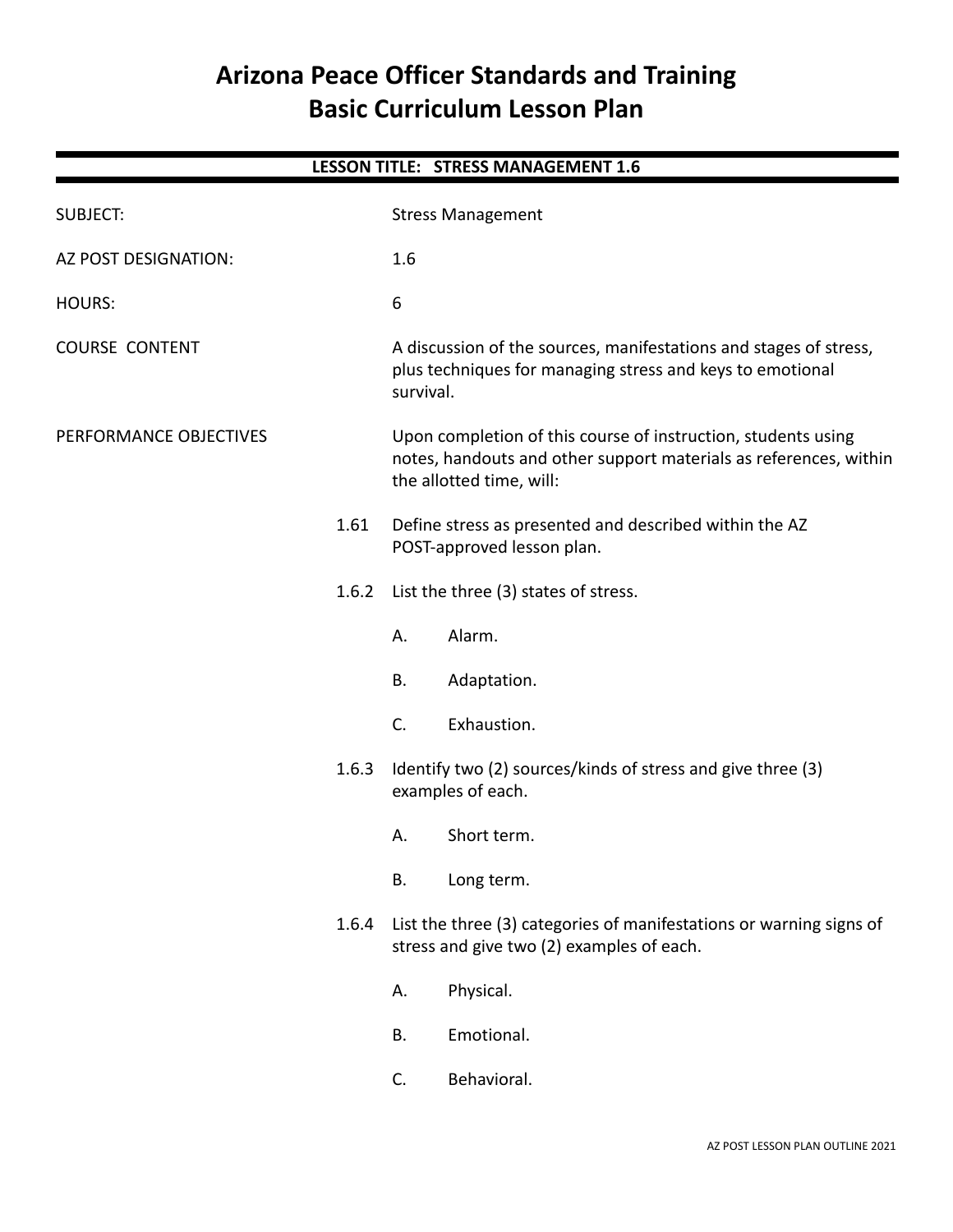- 1.6.5 List, and briefly describe, the four (4) management techniques for dealing with stress.
	- A. Aerobic exercise.
	- B. Relaxation.
	- C. Nutrition.
	- D. Sleep.

1.6.6 Identify the three (3) keys to emotional survival.

- A. Personal time management.
- B. Physical fitness.
- C. Having "other" significant roles.

NOTE OF INTEREST: Stress inoculation (exposing recruits to stress) in a controlled setting may help them to be able to increase confidence for working the street. When recruits are exposed to a tense environment that includes physical exercise, where things are regimented, timelines are necessary, and attention to detail is demanded, then it gives them the opportunity to inspect their physiological response (increase in heart rate, increase in breathing, increase in blood pressure, internal messaging to their brain). This environment can help strengthen resolve, causing recruits to focus, work together, and accomplish tasks with tight deadlines. This can lead to increased confidence, and help them to utilize effective coping strategies (breathing). Recruits can then gain the knowledge of self-awareness to ensure they understand how they can regulate their own physical, emotional, psychological response to this stress. This process can help recruits build coping strategies.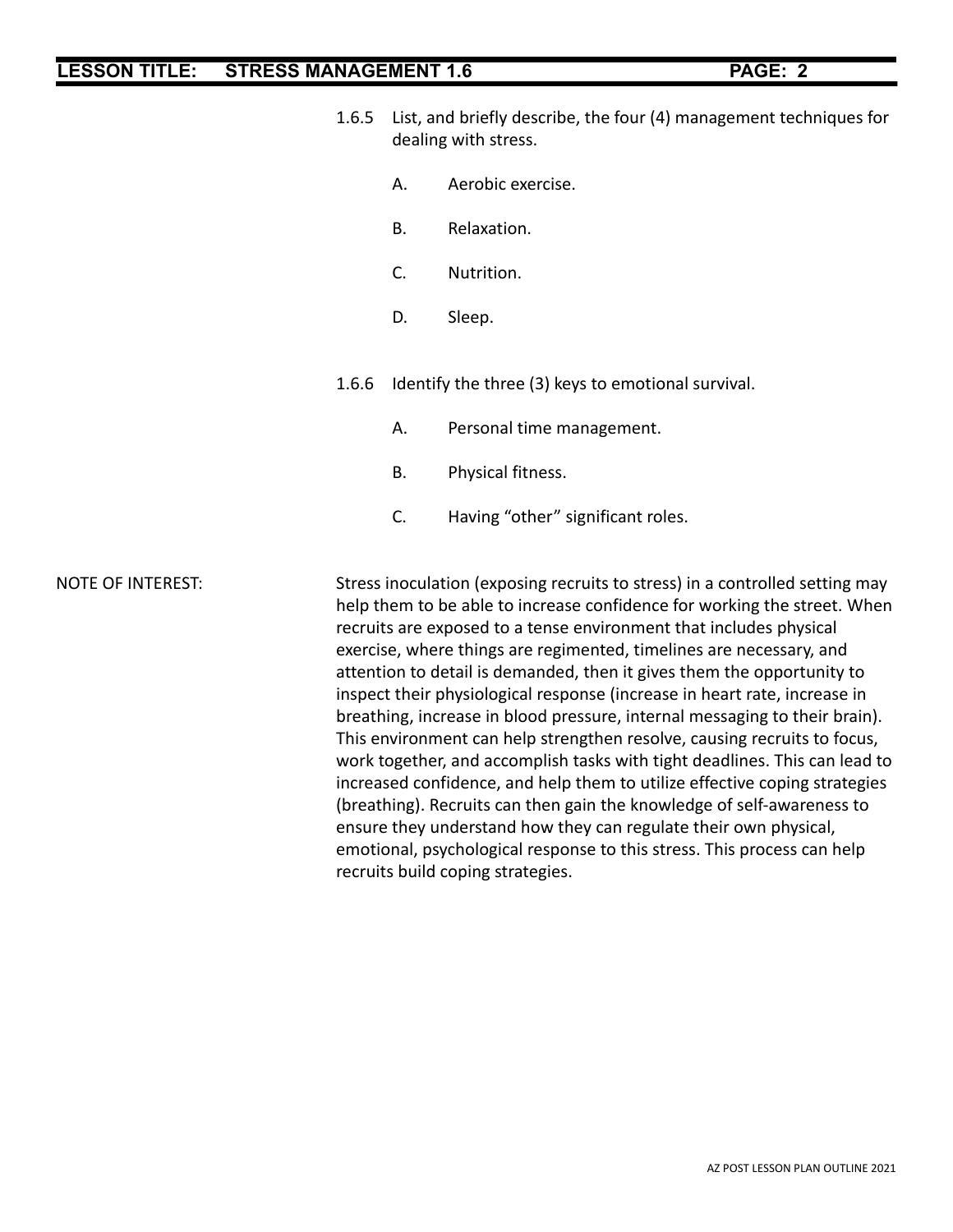| DATE FIRST PREPARED:                                                                                                                                                                                                                                                                | May 2000                                                                                                                                                                                                                                                                                                                                                                                                                                                                                                                                                                      |                                                                                                                                                                                                  |  |  |
|-------------------------------------------------------------------------------------------------------------------------------------------------------------------------------------------------------------------------------------------------------------------------------------|-------------------------------------------------------------------------------------------------------------------------------------------------------------------------------------------------------------------------------------------------------------------------------------------------------------------------------------------------------------------------------------------------------------------------------------------------------------------------------------------------------------------------------------------------------------------------------|--------------------------------------------------------------------------------------------------------------------------------------------------------------------------------------------------|--|--|
| PREPARED BY:                                                                                                                                                                                                                                                                        | <b>SME Committee</b>                                                                                                                                                                                                                                                                                                                                                                                                                                                                                                                                                          |                                                                                                                                                                                                  |  |  |
| <b>REVIEWED - REVISED:</b><br><b>REVIEWED - REVISED:</b><br><b>REVIEWED - REVISED:</b><br><b>REVIEWED - REVISED:</b><br><b>REVIEWED - REVISED:</b><br><b>REVIEWED - REVISED:</b><br><b>REVIEWED - REVISED:</b><br>REVIEWED - REVISED:<br>AZ POST - APPROVAL:<br>AZ POST - APPROVAL: | <b>SME Committee</b><br><b>SME Committee</b><br>AZ POST (Word)<br>AZ POST<br>AZ POST & Lt. Dave Kelly, Phoenix PD<br>AZPOST & Vic Escoto, Ret. Phoenix PD<br>AZPOST (DocX)<br><b>Richard Watling</b><br>Mandy Faust                                                                                                                                                                                                                                                                                                                                                           | DATE: May 2001<br>DATE: April 2002<br>DATE: July 2003<br>DATE: April 2008<br>DATE: August 2009<br>DATE: February 2021<br>DATE: February 2022<br>DATE:<br>DATE: December 2009<br>DATE: March 2021 |  |  |
| AZ POST - APPROVAL:                                                                                                                                                                                                                                                                 | Lori Wait                                                                                                                                                                                                                                                                                                                                                                                                                                                                                                                                                                     | DATE: February 2022                                                                                                                                                                              |  |  |
| <b>INSTRUCTOR REFERENCES:</b>                                                                                                                                                                                                                                                       | "Emotional Survival" by Dr. Kevin Gilmartin (Book and AZ POST telecourse<br>videotape). Physical evidence of police officer stress, Emerald, 25 (2),<br>399, Anderson, G. S., Litzenberger, R., & Plecas, D. (2002, June)                                                                                                                                                                                                                                                                                                                                                     |                                                                                                                                                                                                  |  |  |
| <b>CLASS LEVEL:</b>                                                                                                                                                                                                                                                                 | Student                                                                                                                                                                                                                                                                                                                                                                                                                                                                                                                                                                       |                                                                                                                                                                                                  |  |  |
| <b>TRAINING AIDS:</b>                                                                                                                                                                                                                                                               | "Under the Gun" video #H4869 (available from the AZ POST Resource<br>Center) or any other appropriate video showing similar situations<br>" Emotional Survival" by Dr. Kevin Gilmartin, (teleconference videotape).<br>Handout #1 - Life Changing Stress - Rating Scale.<br>Handout #2 - Vulnerability to Stress.<br>Handout #3 - Stress Physiology by Vic Escoto, (credentials)<br>VCR/TV combo, overhead projector, computer with PowerPoint, LCD<br>projector (if using computer presentation), Life Change Inventory handout<br>and Vulnerability to Stress Test handout. |                                                                                                                                                                                                  |  |  |
| <b>INSTRUCTIONAL STRATEGY:</b>                                                                                                                                                                                                                                                      | Interactive lecture, class discussion and demonstration.                                                                                                                                                                                                                                                                                                                                                                                                                                                                                                                      |                                                                                                                                                                                                  |  |  |
| <b>SUCCESS CRITERIA:</b>                                                                                                                                                                                                                                                            | 70% or higher on a written, multiple-choice examination.                                                                                                                                                                                                                                                                                                                                                                                                                                                                                                                      |                                                                                                                                                                                                  |  |  |
| <b>COMPUTER FILE NAME:</b>                                                                                                                                                                                                                                                          | 1.6 Stress Management                                                                                                                                                                                                                                                                                                                                                                                                                                                                                                                                                         |                                                                                                                                                                                                  |  |  |

DATE RELEASED TO THE SHARE FILE: May 27, 2022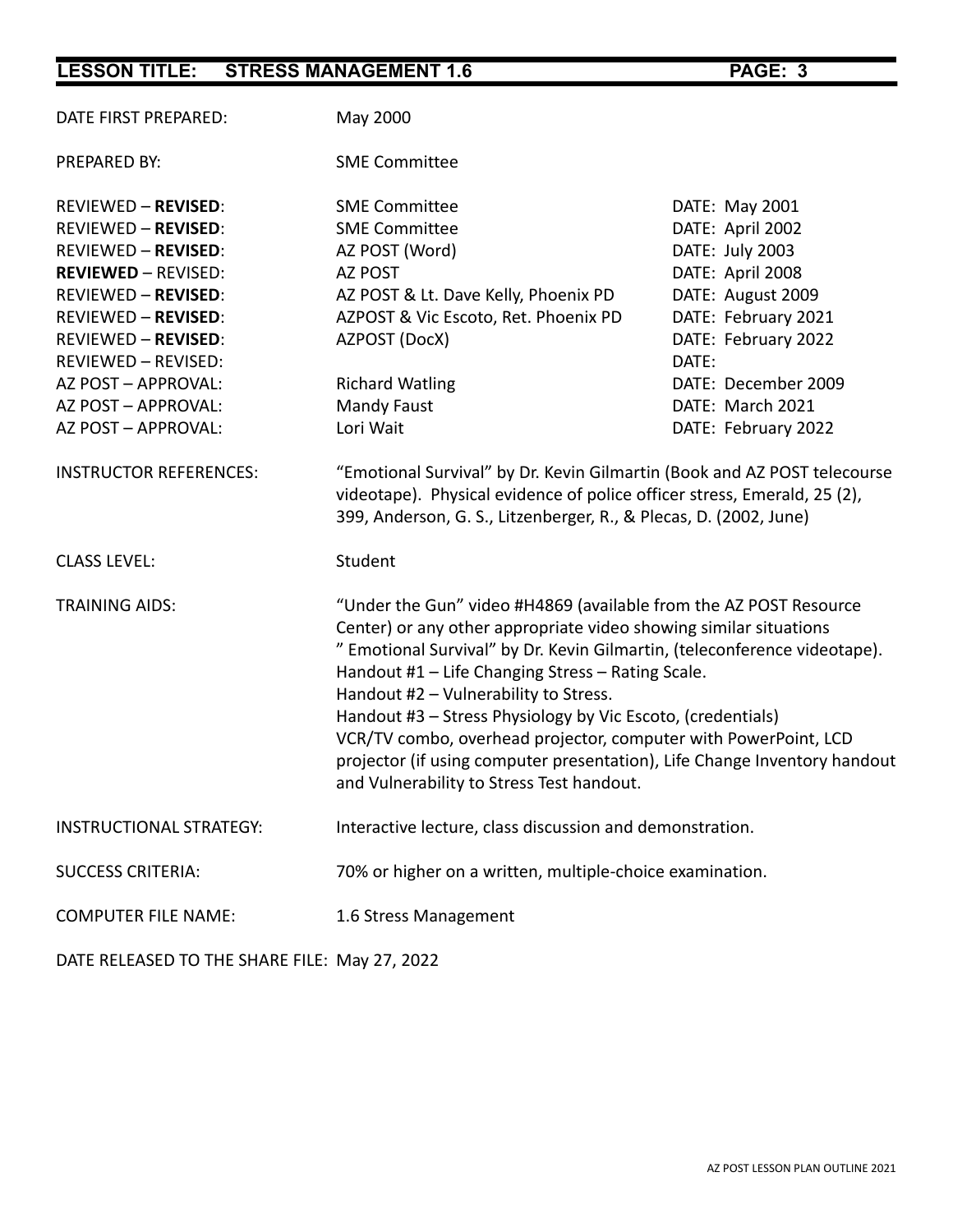### **I. INTRODUCTION**

- A. Instructor (self) introduction.
- B. Preview of performance objectives.

### **II. CLASS BACKGROUND**

- A. Tell the class that much of this information is from Dr. Kevin Gilmartin, a clinical psychologist, who was a Deputy Sheriff with the Pima County Sheriff's Department for 15 years.
- B. Dr. Gilmartin's firm provides Critical Incident Stress Debriefings (CISD's) for many agencies in Arizona in officer-involved shootings and other critical incident counseling.
- C. This block of instruction will help you:
	- 1. Define stress and identify its sources.
	- 2. Explain how stress can harm you both physically and mentally if you do not control it.
	- 3. Recognize the manifestations or signs of stress.
	- 4. Describe the unique types of stressors in law enforcement.
	- 5. Describe ways to manage your stress both off and on the job.
	- 6. Avoid "burnout."
	- 7. Describe several practical management techniques for stress.
	- 8. Map a strategy to deal with stress for the rest of your life.

### **III. WHAT IS STRESS? P. O. 1.6.1**

- A. Stress can be called the "disease of modern society." During the past decade, more than at any period in history, researchers have studied stress and its effects on our daily lives.
- B. Stress is "pressure for action or change." *INSTRUCTOR NOTE: Discuss. Eustress: A positive form of stress having a beneficial effect on health, motivation, and performance, and emotional well-being. During positive stress (Eustress) such as a promotion or vacation, feel-good chemicals called endorphins are released - Tracy Boyd- Distress: Pain or suffering affecting the body, a bodily part, or the mind.*
- C. Think for a moment of a typical lifestyle of an American in the 2000's.
	- 1. We are all in a hurry to go somewhere or to do something.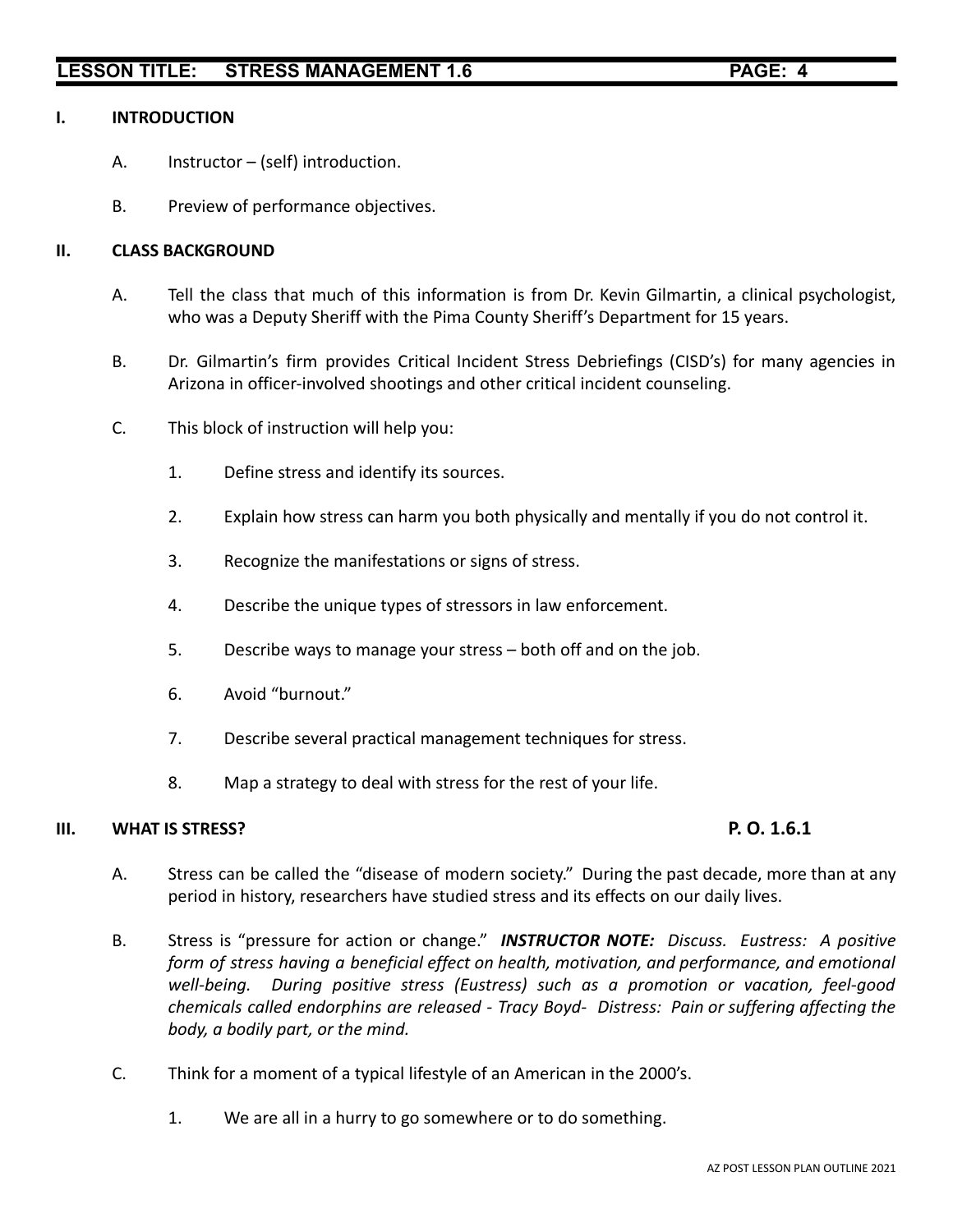- 2. Fast-food chains and convenience stores have popped up everywhere.
- 3. A recent Newsweek survey showed that 40% of our meals are eaten out of the home or ready prepared.
- 4. It is a common thing for even our gas stations to have special equipment at the pumps so that we can put in our credit card and get gas without ever having to go inside and interact with a person.
- 5. As a result, we set ourselves up for stress.
- 6. Not only do we go, go, go outside of the workplace, but we also tend to carry this over into our jobs, which by its very nature, is very fast paced.
- C. Overload AND under load causes stress. (adrenaline rushes vs. boredom)
	- 1. Law enforcement by its very nature is said by many to be "hours and hours of boredom interspersed with moments of sheer terror." Thus, our job consists of many "overloads" and "under loads" of stressors. *INSTRUCTOR NOTE: Refer the students to section (#1) of the handout 3, Stress Physiology, and discuss as a class.*
	- 2. It is common for officers to erroneously think that we can handle this demanding job without admitting that we are under stress.
	- 3. Sometimes, we hear ourselves or others say catch phrases like, "I can handle anything" or "If you want something done right, then you need to do it yourself."
	- 4. By repeating these kinds of phrases to ourselves, we eventually hurt ourselves. We gradually move through these destructive stages.
		- a. We deny our stress
		- b. Our stress builds.
		- c. We resort to "quick fixes," like alcohol, drugs, buying things, etc.
		- d. Our health suffers. We may die!
	- 5. According to Andrew Bernstein (myths of stress 2010), "it's not events or circumstances that cause stress, it's the way we think about them".
	- 6. Sometimes our brains automatically engage in negative thoughts. Most of our negative thoughts are just that—thoughts, not facts.
	- 7. When it feels like something always or never happens, this is just your brain's natural tendency to perceive threats (inflating the frequency or severity of an event).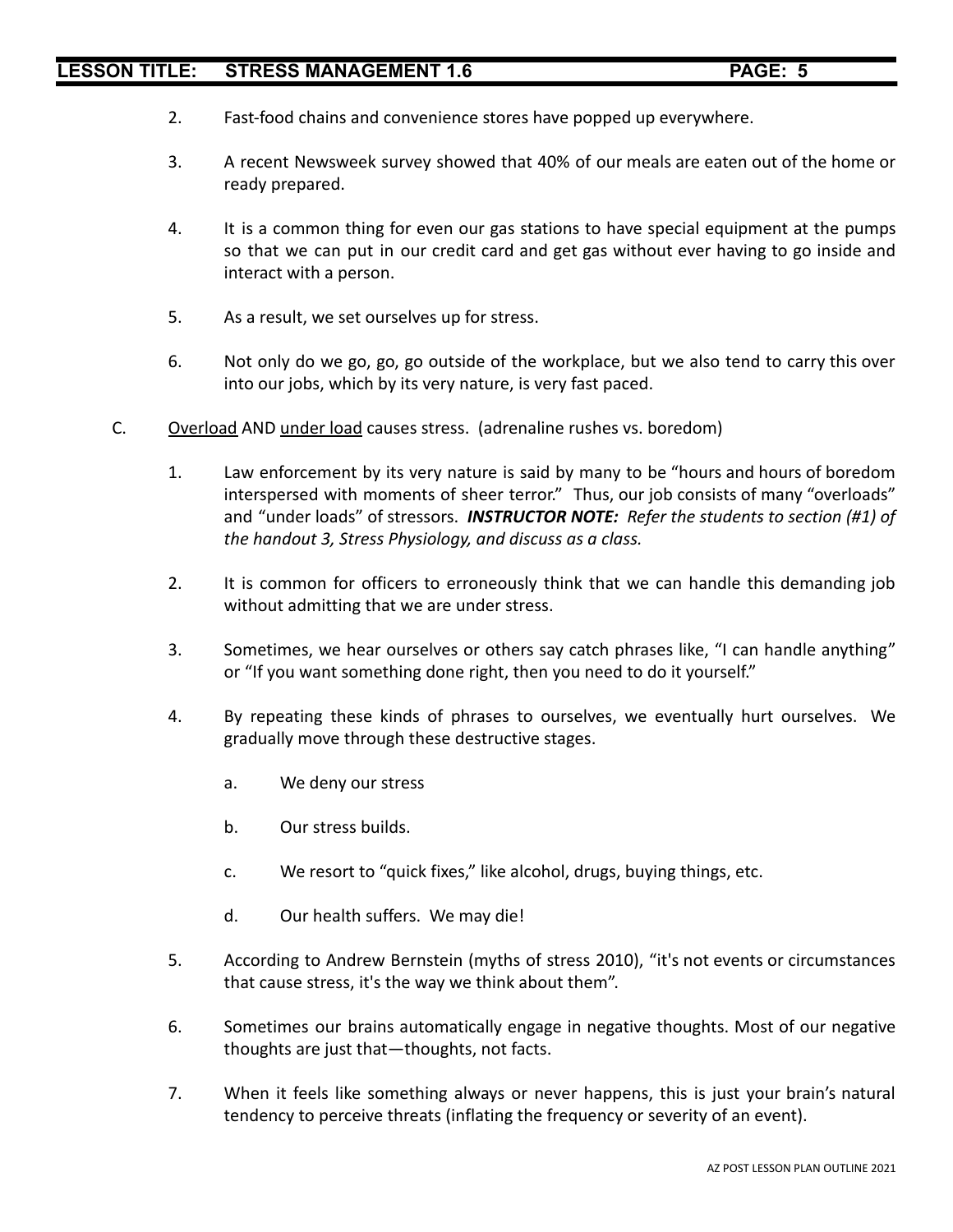- 8. We allow negative messages, we do not challenge the negative thoughts and we believe these thoughts and stress increases.
- D. Everyone feels stress, it is CUMULATIVE over time.
	- 1. Stress seems to be unique to the person in other words, it is in the eye of the beholder.
	- 2. What stresses out one (1) person, may not stress out another person.

### **IV. THE THREE (3) STAGES OF STRESS P. O. 1.6.2**

- A. When we are exposed to stress, our bodies undergo three (3) distinct stages:
	- 1. ALARM.
	- 2. ADAPTATION.
	- 3. EXHAUSTION.
- B. The first stage is ALARM. In the alarm stage, we first experience the stressor (the thing actually causing our stress). *INSTRUCTOR NOTE: Refer the students to section (#2) of the handout 3, Stress Physiology, and discuss as a class. According to Gilmartin (2002), the stress that police officers experience is biological stress caused by a necessary survival state of hypervigilance. The activation is due to the sudden release of hormones, which stimulates the adrenal glands, triggering the release of epinephrine (adrenalin), and norepinephrine, causing a heightened state of readiness. (Anderson, Litzenberger, & Plecas, 2002)* **P. O. 1.6.2A**

*INSTRUCTOR NOTE: Although such actions acutely facilitate essential biological responses to stress and threat, chronic glucocorticoid secretion is associated with a variety of pathogenic processes and disease stats, including major depression, insulin resistance and diabetes, hypertension and atherosclerosis, bone loss and disorders related to diminished immune functions (Boyce & Ellis, 2005)*

- 1. All of our body alarms go off at once.
- 2. Physically, it is estimated that our bodies go through about 1,400 changes while we are adapting to the stress. *INSTRUCTOR NOTE: Refer the students to section (#4) and (#5) of handout 3, stress physiology, and discuss as a class*
- 3. Some of these changes are: Slowed digestion, faster breathing, faster heart rate, higher blood pressure, tensed muscles, increased perspiration and increased sugar adrenaline and fats to the blood for quick energy.
- 4. We decide whether to meet the stressor head on or to flee from it. This is called the "fight or flight reaction."
- 5. It is thought to originate from our prehistoric survival reaction that prepared a person to AZ POST LESSON PLAN OUTLINE 2021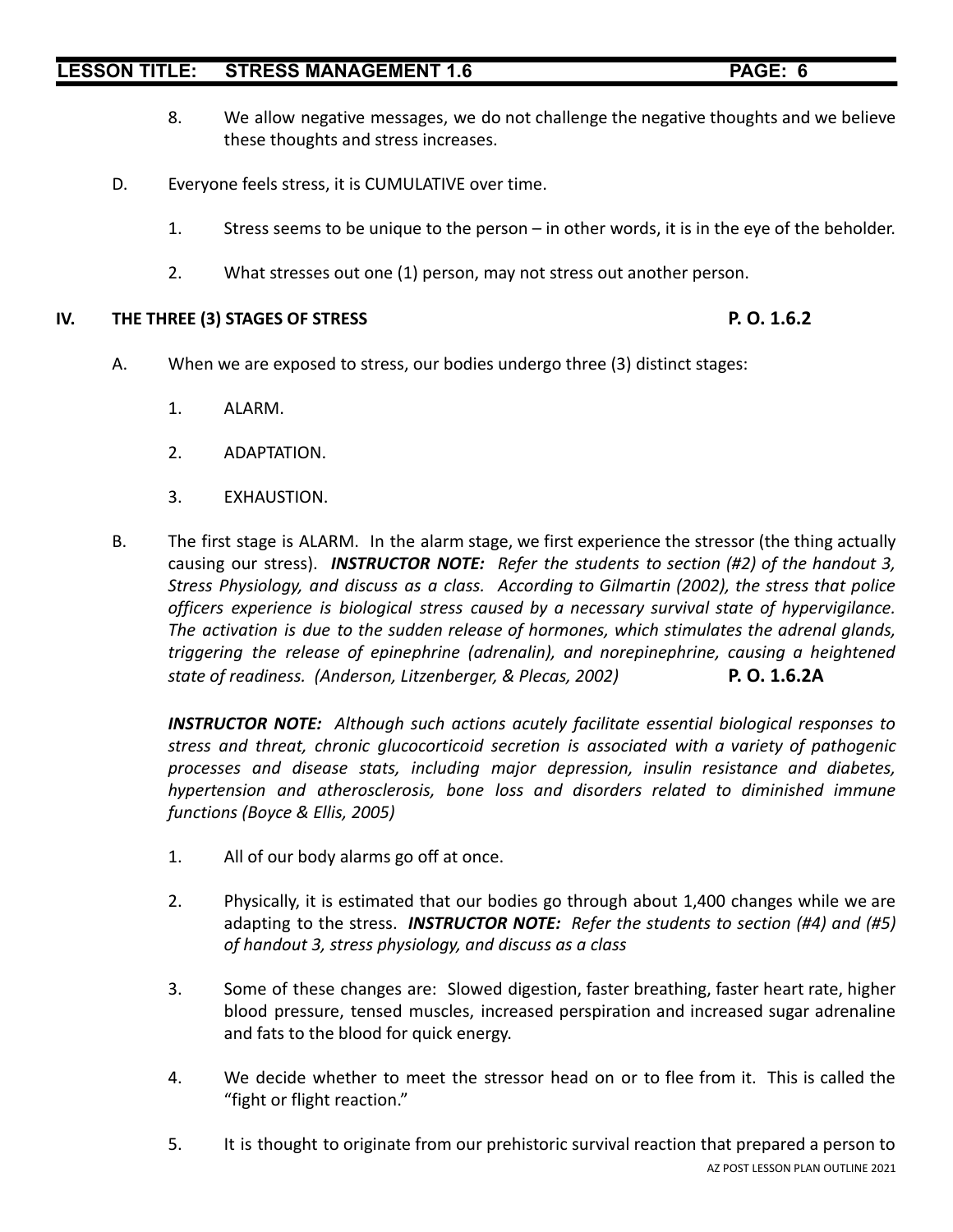either do battle with an enemy or run away.

C. The second stage is called the ADAPTATION stage. Our reactions to the stressor continues as long as the situation continues and our body continues to adapt. (Discuss examples) **P. O. 1.6.2B**

# D. The ability to adjust to stress depends on our storehouse of "adaptive energy." Think of it in terms of your body having an energy tank and that over the day the tank is drained and it becomes harder to handle stress. (Resiliency)

- 1. The person who is always in a stressful stage, who does not know what to do about stress or who makes no effective effort to resolve the stress, eventually depletes his/her supply of adaptive energy. *INSTRUCTOR NOTE: Refer the students to section (#6) of the handout 3, stress physiology, and discuss as a class.*
- 2. If you always run in high gear, then your tank runs dry the mechanism breaks down and you get sick.
- 3. During the adaptation stage, your stamina and overall health are important.
	- a. Your heart must be able to sustain a rapid pulse rate under stress.
	- b. Your body must be able to outlast the stressor.
- 4. In our profession, this may mean calming an angry suspect or breaking up a domestic violence argument.
- 5. When the stressful situation is over or resolved, we return to a pre-stress state. *INSTRUCTOR NOTE: Refer the students to section (#7) and (#8) of the handout 3, stress physiology, and discuss as a class*
- 6. During many stressful situations/calls in law enforcement, we may go through this "alarm – adaptation" cycle numerous times before calming down and returning to a pre-stress state.
- 7. Some officers, however, do not successfully resist the stress.
- E. When we cannot resist the stressor any longer, we reach the EXHAUSTION stage.

# **P. O. 1.6.2C**

- 1. We succumb to illness or depression. *INSTRUCTOR NOTE: Refer the students to section (#9) of the handout 3, Stress physiology, and discuss as a class.*
- 2. Our thoughts may even turn to suicide.
- 3. Your goal must be to keep healthy enough to NOT reach this stage.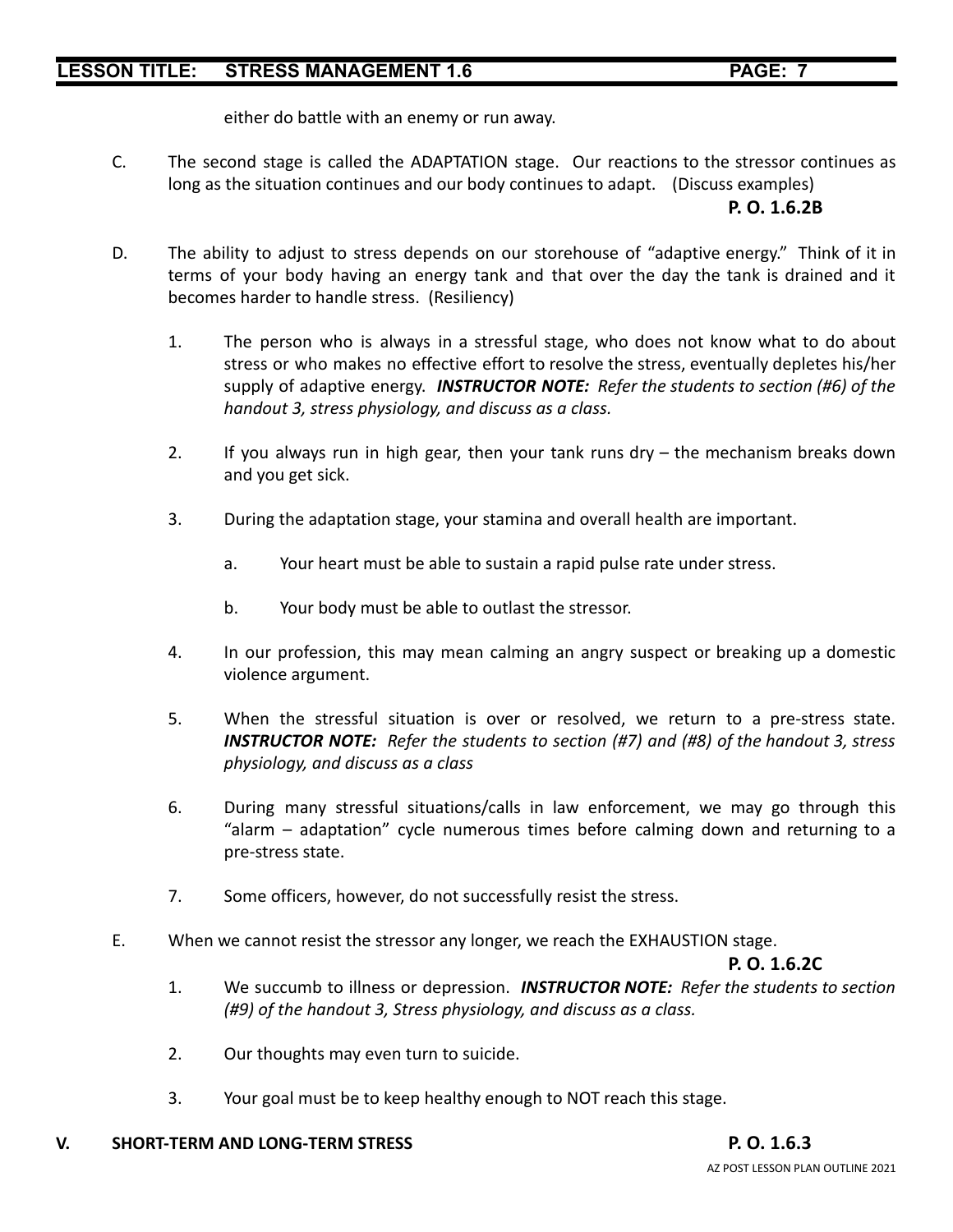- A. Let us talk about stress in terms of being healthy or harmful. There are two (2) kinds of stress short term and long term.
	- 1. **SHORT-TERM** stress is the "healthy kind of stress." It represents a challenge or a threat that causes an alarm reaction that we ARE ABLE to respond to effectively.

### **P. O. 1.6.3A**

- 2. *Example #1: Your doctor's office calls you in for an appointment to discuss recent lab results. Short term stress starts affecting you, until you get the news. no bad news, stress gone, Bad news, welcome to long-term stress.*
	- a. When the situation is resolved, we return to a pre-stress state. We feel calm.
	- b. For example, when you are asked to prepare and deliver a talk, the stress builds as you prepare the material.
- 3. *Example #2: The process of becoming a Police Officer. Starts with the testing both academically and physically, interviewing, gathering documentation, getting a physical exam. Each part of the process creates stress until you successfully complete it. (Short-term)*
	- c. As you are waiting to deliver the address, your heart pounds in your ears and sweat begins to pour, even before you are up there.
	- d. The closer you come to standing up the more nervous you get. What if you say something dumb? What if you stutter or forget your material?
	- e. Upon standing up and beginning your talk, you realize that you are in control because you prepared well. You slow down, take a few breaths and do a great job.
	- f. Upon sitting down, you eventually return to your pre-stress state and feel an exhilaration in "conquering the challenge you faced."
- 4. **LONG-TERM** stress, on the other hand, is the kind of stress that causes trouble for most of us. **P. O. 1.6.3B**
- 5. *Continuation of example #2: You get hired by a Police Department and you must prepare for an academy. You will be required to maintain your physical fitness, study and pass academic tests, learn to shoot, learn defensive tactics, learn driving. You make it through and graduate from the academy. You next start your FTO process and a new group of stressors. All of these while dealing with the stress of your personal life as well. This cycle recreates itself your entire career. (Long-term)*
- *6. Example #3: You meet someone and begin a relationship. You're having fun and enjoying the new relationship. There's stress but it's good stress because you're getting to know each other. The relationship progresses into something more permanent. You*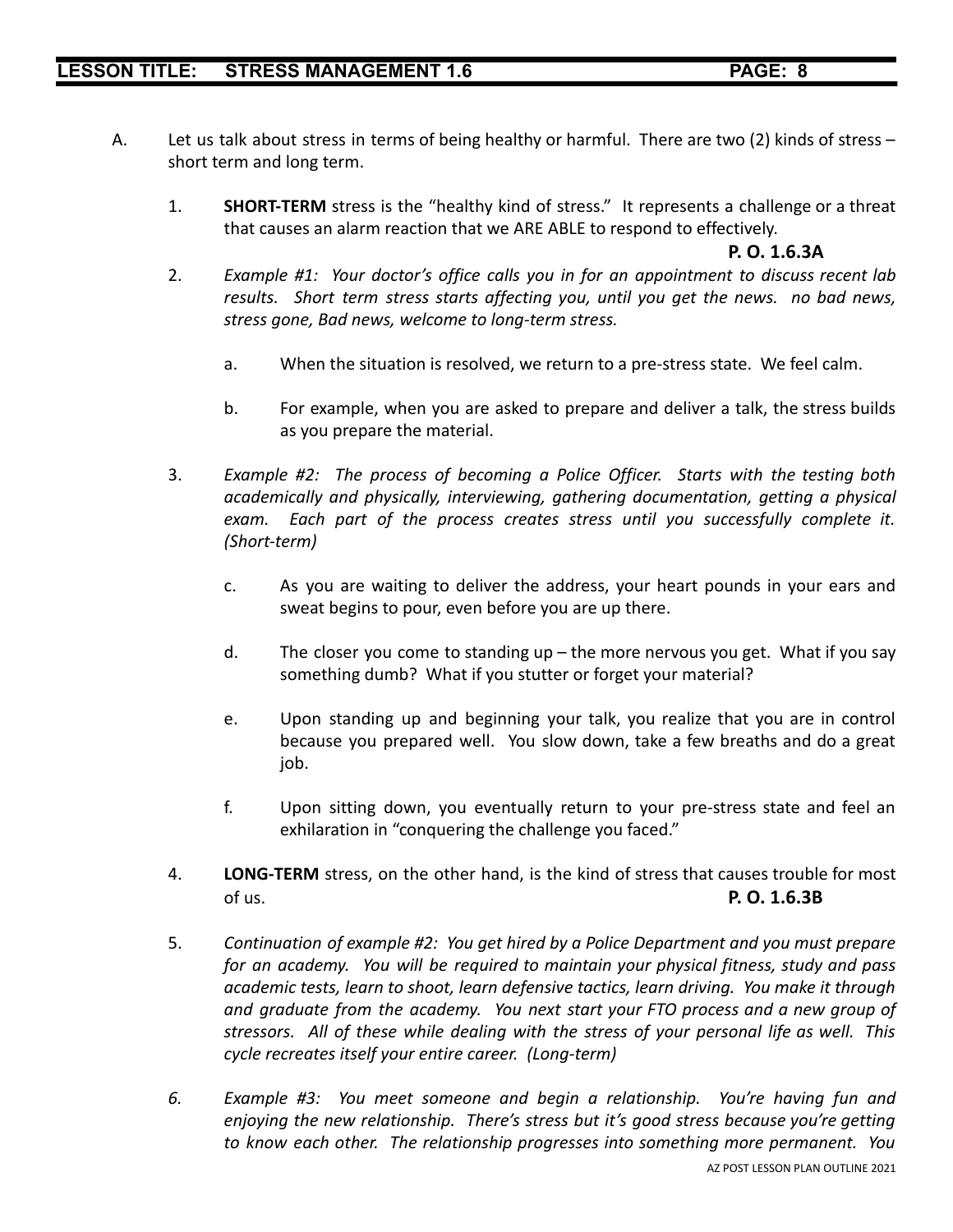*begin to share more of your life with your partner which causes stress, and your partner shares theirs with you including their stress. You and your partner decide you want to spend your lives together and you become excited about getting married. This causes good and bad stress. You begin to plan a wedding and begin to stress about details and how to afford it. You also experience stress when you think about how permanent marriage is. The cycle continues throughout your married life. (Long-term)*

- a. Long-term stress is continually there gnawing at us. These sources of stress include:
- b. Job-related stressors: Rotating shifts, excessive paperwork, role conflict (law enforcement vs. community service), exposure to unpleasant/dangerous situations, lack of recognition for work well done, negative attitudes towards law enforcement (lack of public support) and many others. (Things such as frustration with the criminal justice system.) *INSTRUCTOR NOTE: Refer the students to section (#9) of the handout 3, Stress physiology, and discuss as a class.*
- c. Other sources: Home/family/marital problems, inability to meet your personal expectations, medical problems (chronic pain, major illness), etc.
- B. The result of this stress is that you continually move from alarm to adaptation and back again never achieving a pre-stress or calm state.
- C. The predictable result is a breakdown or complete exhaustion.
- D. A first and important step in managing stress is to recognize its presence and its symptoms.
	- 1. There is a formal assessment tool to help you understand the level and source of your stress called the Life Change Inventory.
	- 2. Using hundreds of research participants, two (2) medical researchers constructed a list of life changing events.
	- 3. They also rated the average amount of stress each event caused.
	- 4. These researchers found that lives are at risk of developing stress-related illnesses.
	- 5. The basic premise of the inventory is that life events have varying degrees of impact and require different amounts of adaptation.
- E. The stress events are graded on a scale from 100 down to 11. *INSTRUCTOR NOTE: Handout #1: Life changing stress-Rating scale.*
	- 1. After each event, in the first short blank, write the number of times you have experienced that event in the past two (2) years.
	- 2. Then, multiply that number by the number after the multiplication sign.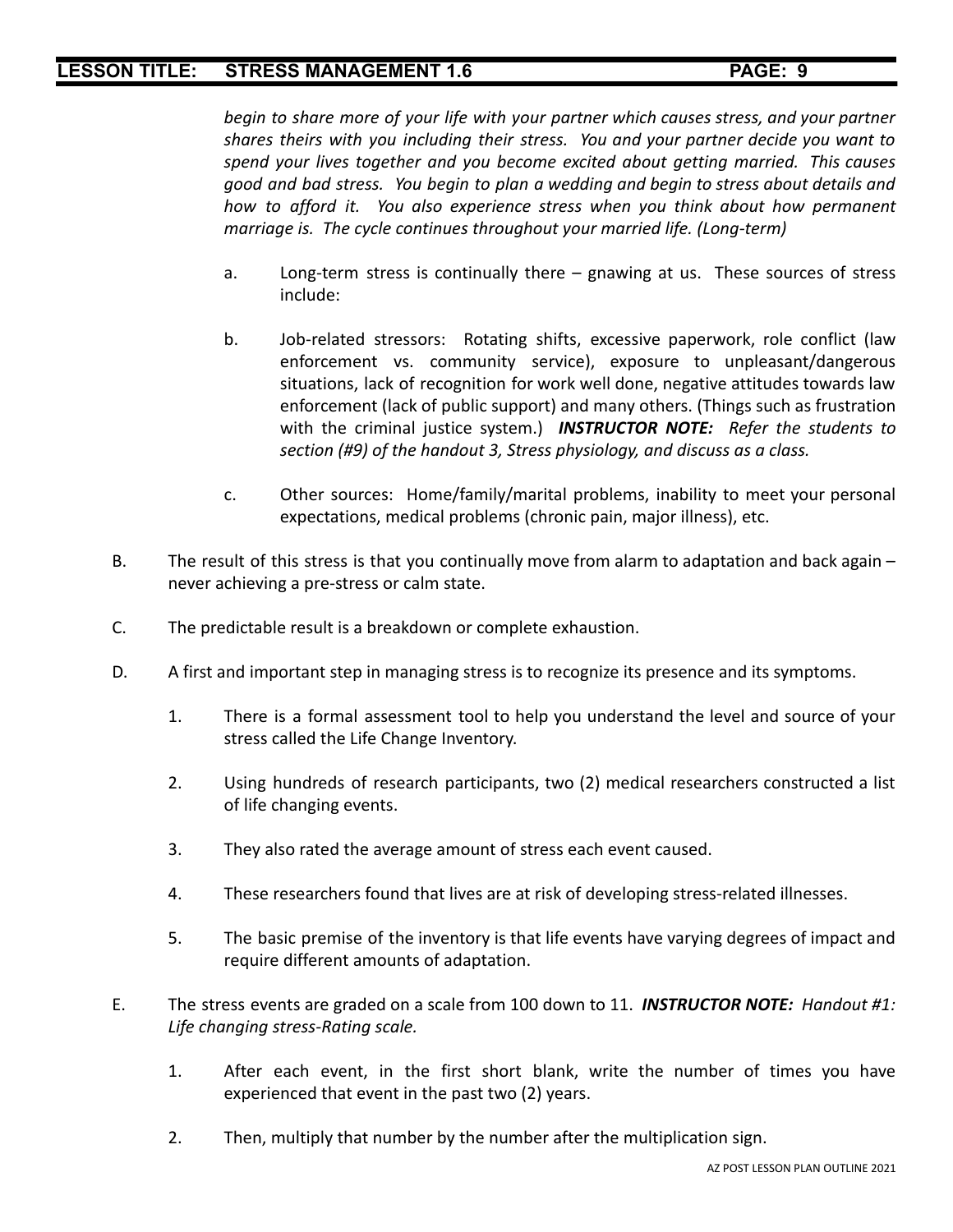- 
- 3. Next, add all of our totals together.
	- a. For example, if you got divorced in the past two (2) years, write 73 for your score on the right.
	- b. Do the same for each.
	- c. The final score reflects your total life change units.
	- d. Take no more than 10 minutes now to complete the Life Change Inventory exercise.
- 4. Process the results with the class. *INSTRUCTOR NOTE: Do not single out recruits, "group" scores before discussing.*

## **VI. MANIFESTATIONS OR WARNING SIGNS P. O. 1.6.4**

- A. When we are under a lot of stress, our bodies and minds will give us warning signs.
	- 1. PHYSICAL WARNING SIGNS: **P. O. 1.6.4A**
		- a. Headaches.
		- b. Digestive disorders.
		- c. Hypertension (high blood pressure). *INSTRUCTOR NOTE: Refer the students to section (#9), Stress physiology, and discuss as a class.*
		- d. Low back pain.
		- e. Arthritis.
		- f. Coronary heart disease
		- g. Cold hands/feet.
		- h. Ulcers.
		- i. Nausea or a "sick feeling."
		- j. Shortness of breath.
		- k. Teeth grinding.
		- l. Skin problems.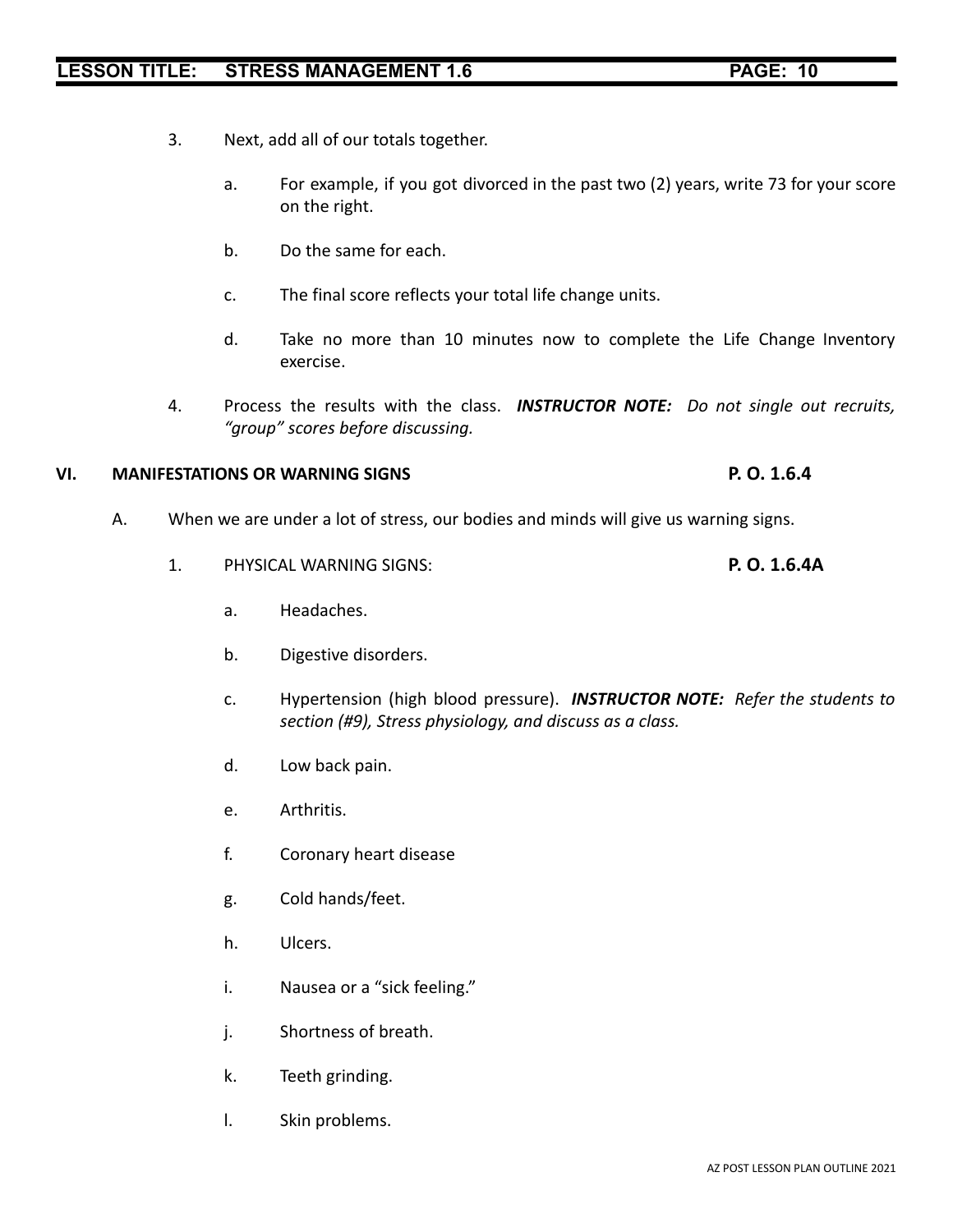- 2. EMOTIONAL WARNING SIGNS: **P. O. 1.6.4B**
	- a. Depression. (Discuss other emotional manifestations.)
	- b. Frustration.
- 3. BEHAVIORAL WARNING SIGNS: **P. O. 1.6.4C**
	- a. Withdrawal.
	- b. Inappropriate outbursts of anger.
	- c. Loss of appetite.
	- d. Overeating.
	- e. Difficulty sleeping.
	- f. Sexual problems (impotency, under-desire or over-desire for sex).
	- g. Alcoholism or drinking problems.
	- h. Drug dependency.
	- i. Thoughts of suicide.
	- j. Anger.
	- k. Impatience.
	- l. Anxiety.
- B. Do you recognize any of these signs? (Review the list with the students)
	- 1. Take a few moments to look over the list in your handout.
	- 2. Circle the warning signs you have felt because of your stress.
	- 3. You may have one (1) or more of these problems. The consequences are usually serious.
	- 4. If you are bothered by these signs, then you will be unable to tackle the demands of your work.
	- 5. You may not be able to perform the tasks that you need to, or, be up to the level you need to be.
- C. Overreacting to minor problems is one (1) of the most common behavioral warning signs. We AZ POST LESSON PLAN OUTLINE 2021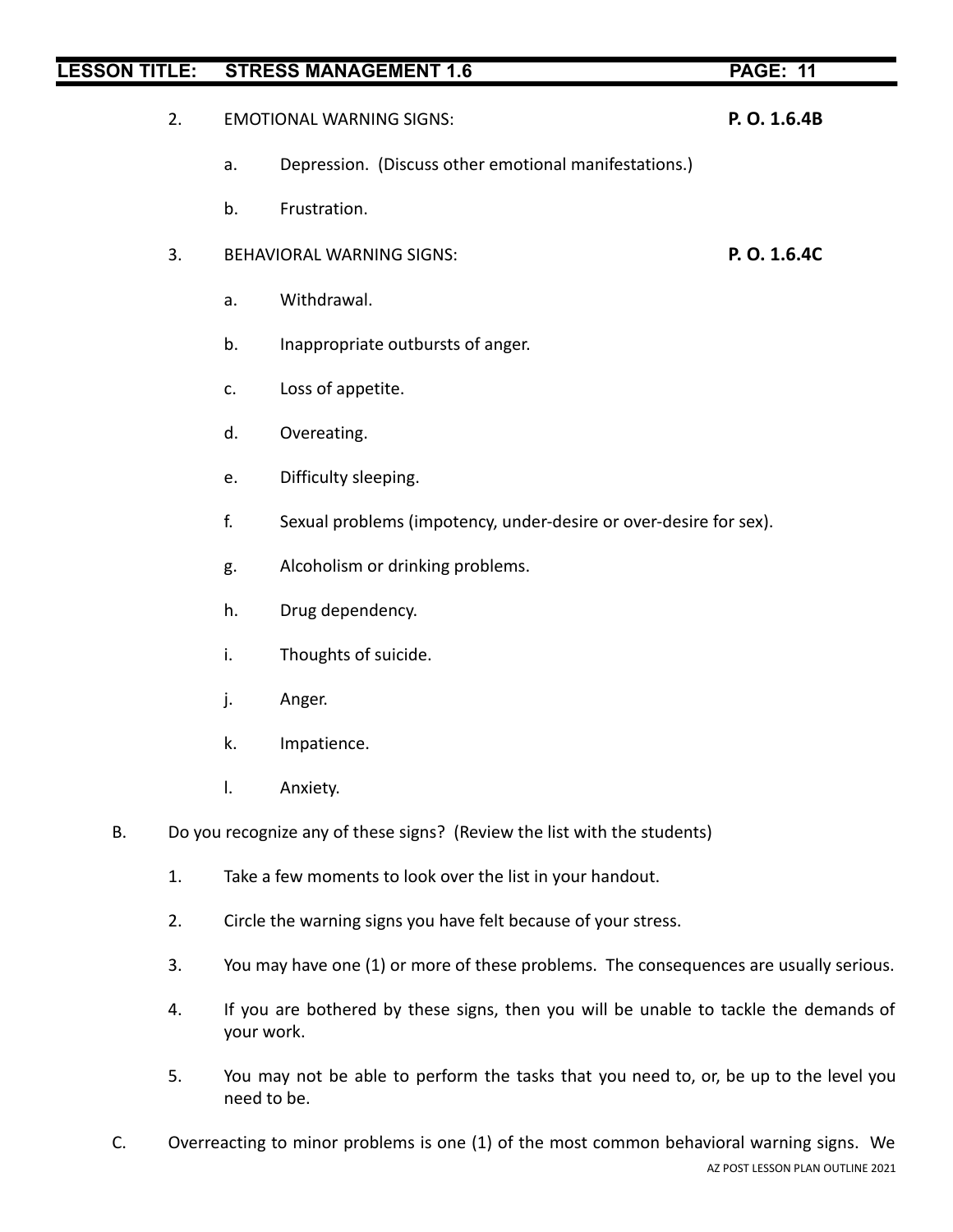"fly off the handle" at minor things or situations.

- 1. For example, you stop to help a driver who is having problems with his/her vehicle in a busy intersection.
- 2. The driver is upset because he/she is blocking traffic.
- 3. He/she starts to yell at you. You get angry and yell back before leaving.
- 4. You overreacted to a minor problem and failed to use the communication skills you were taught in the academy.
- D. Other common behavioral warning signs are eating disorders and the increased use of alcohol, drugs, tobacco and caffeine.
	- 1. Many of us use oral techniques to cope with stress. In times of tension, we find comfort in putting something in our mouths.
	- 2. In one study done in New Jersey, officers reported drinking 20-30 cups of coffee every day.
		- a. Some of us smoke and drink in large amounts.
		- b. These are "quick fixes."
		- c. We think that they calm us down, but they do more harm than good.
- E. Let us view a video and as you watch it, be thinking of how the stress you observe could actually be controlled or even avoided. We will be discussing your thoughts later on. *INSTRUCTOR NOTE: Optional video: "Under the Gun" or any other appropriate video showing similar situations.*

## **VII. CONSEQUENCES OF STRESS**

- A. Law enforcement has obvious physical dangers, but far more police officers will be killed by the effects of stress than by criminals. *INSTRUCTOR NOTE: Review the book "Emotional survival for Law Enforcement" written by Kevin Gilmartin and see the article at* <http://www.rcmp-grc.gc.ca/gazette/vol70n4/emotion-eng.htm> *published by the Royal Canadian Mounted Police.*
	- 1. The average American male has a life expectancy of **73** years.
	- 2. The average American police officer can expect to live only **59** years.
	- 3. A high number of officers die within only seven **(7)** years after retirement!
- B. The "SUPER HERO" myths, the demands of our job and public expectations play a role in the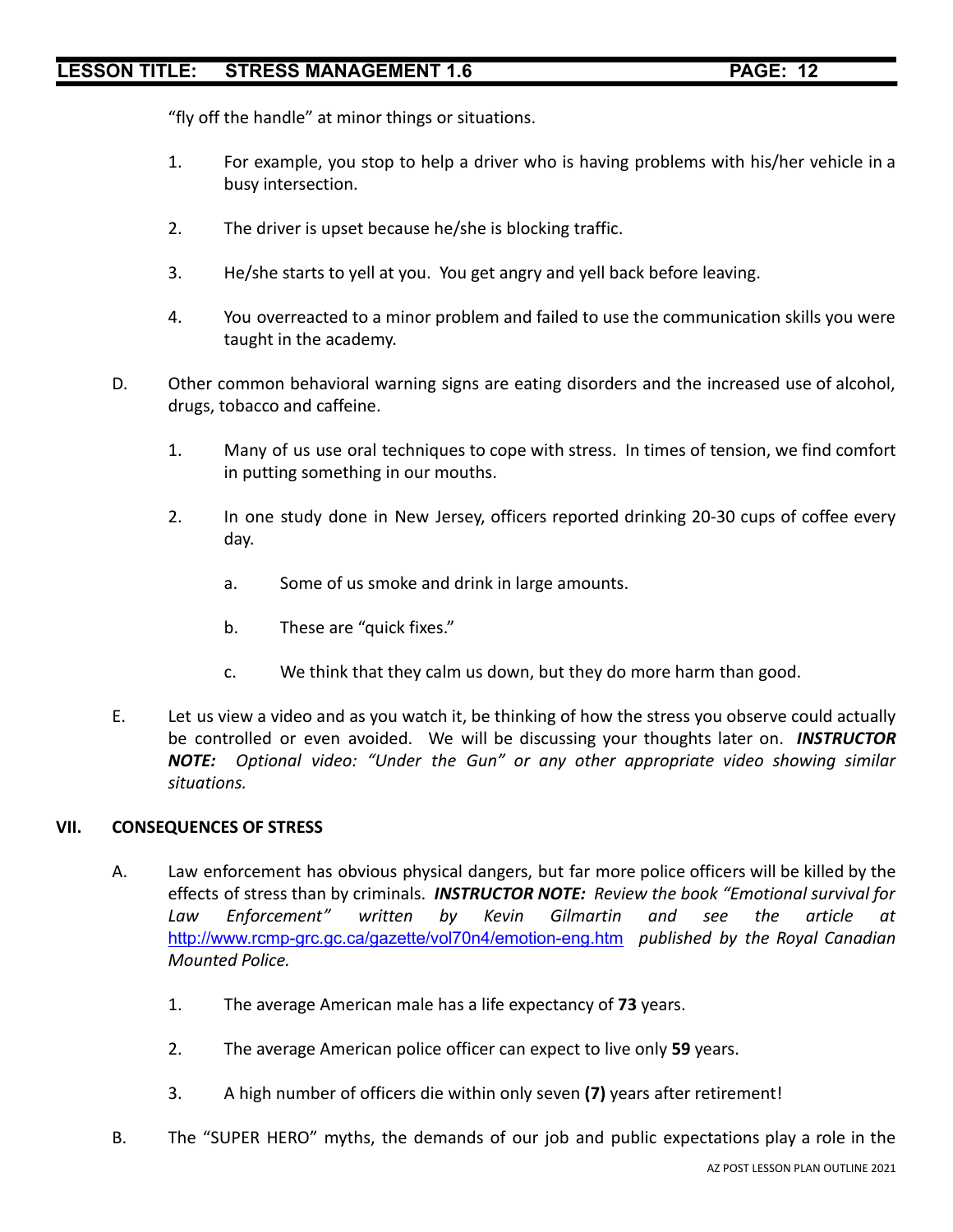stress level that police officers experience.

- 1. Understanding stress includes:
	- a. Realizing the efforts.
	- b. Identifying personal stress problems.
	- c. Recognizing what stress management habits are not working.
- 2. Effectively managing stress includes: **P. O. 1.6.6**
	- a. Identifying what you are currently doing to manage stress.
	- b. Determining the long-term success of this method.
	- c. Deciding to do something differently to better manage stress.
	- d. Using healthy, constructive outlets for stress like jogging, basketball or tennis.
	- e. Handling stress better; for example, through the use of progressive relaxation, proper diet and sufficient sleep.

#### **VIII. HOME**

- A. Home and family life are other extremely important sources of stress for criminal justice workers.
- B. Common stress problems at home include: (Discuss home stressors)
	- 1. Financial pressure.
	- 2. Not communicating well with the children and your spouse.
	- 3. An inadequate sexual relationship with your spouse.
	- 4. No time for chores around the house.
	- 5. Irritating habits of your spouse or family members.
	- 6. Frequent fights, crises or hassles with family members.
	- 7. No time to have fun with the family.
	- 8. Little or no appreciation from, or for, family members.
- C. After a short discussion of additional home stressors, ask the class to write their two (2) most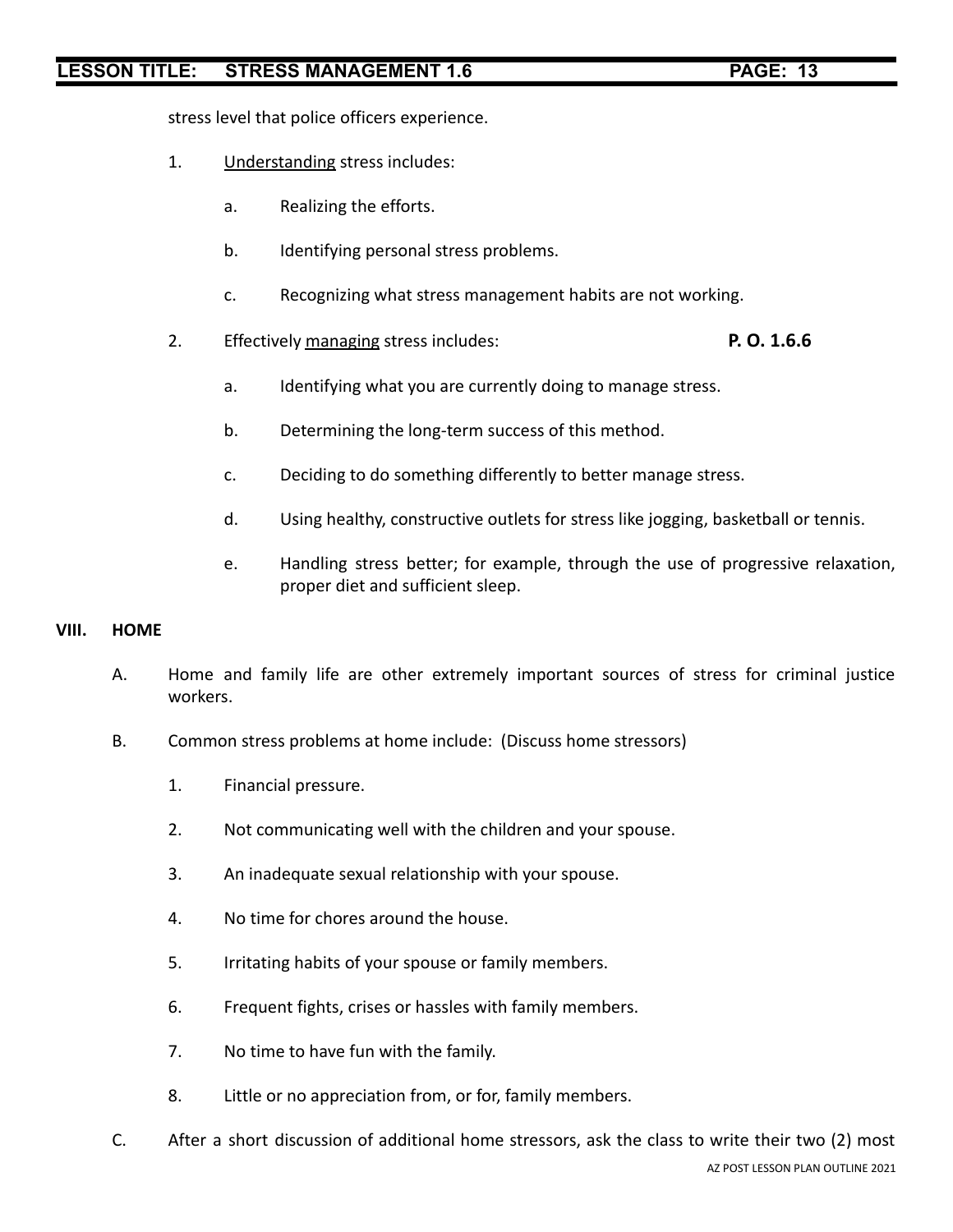important home stressors beside #1 and #2. (Ask the students to get a separate sheet of paper and number from 1-6)

#### **IX. PERSONAL LIFE**

- A. It is natural to feel stress from your personal expectations, goals and needs. (Discuss personal life stressors.
- B. Common personal stress problems include:
	- 1. Feeling "trapped" by too many responsibilities.
	- 2. Problems meeting career objectives.
	- 3. No time for relaxation or fun.
	- 4. Negative or cynical feelings.
	- 5. Unmet sexual needs.
	- 6. Lacking energy or time to do things you would like to do.
	- 7. Difficulty in changing a bad habit (e.g., smoking or excessive drinking). *INSTRUCTOR NOTE: If applicable, a support member should be present in the back of the room for questions or issues that may arise from the students. s/he can also be available after class for private questions and concerns.*
	- 8. Feeling depressed or dissatisfied.
- C. After a short discussion of additional personal life stressors, ask the class to write their two (2) most important personal life stressors beside #3 and #4.

### **X. PEER SUPPORT AND CRITICAL INCIDENT STRESS MANAGEMENT (CISM)**

- A. Many professional police departments are sensitive to the stress that exists not only in police work, but also in everyday life.
	- 1. As a result, they offer their employees and their families assistance through various programs such as Peer Support Teams.
	- 2. This assistance provides peer support for officers involved in highly-stressful situations encountered at work and for stressful personal and family situations.
- B. Some agencies provide "on the scene" support and/or debriefing(s) after incidents involving abnormal stressors such as:
	- 1. Officer-involved shootings.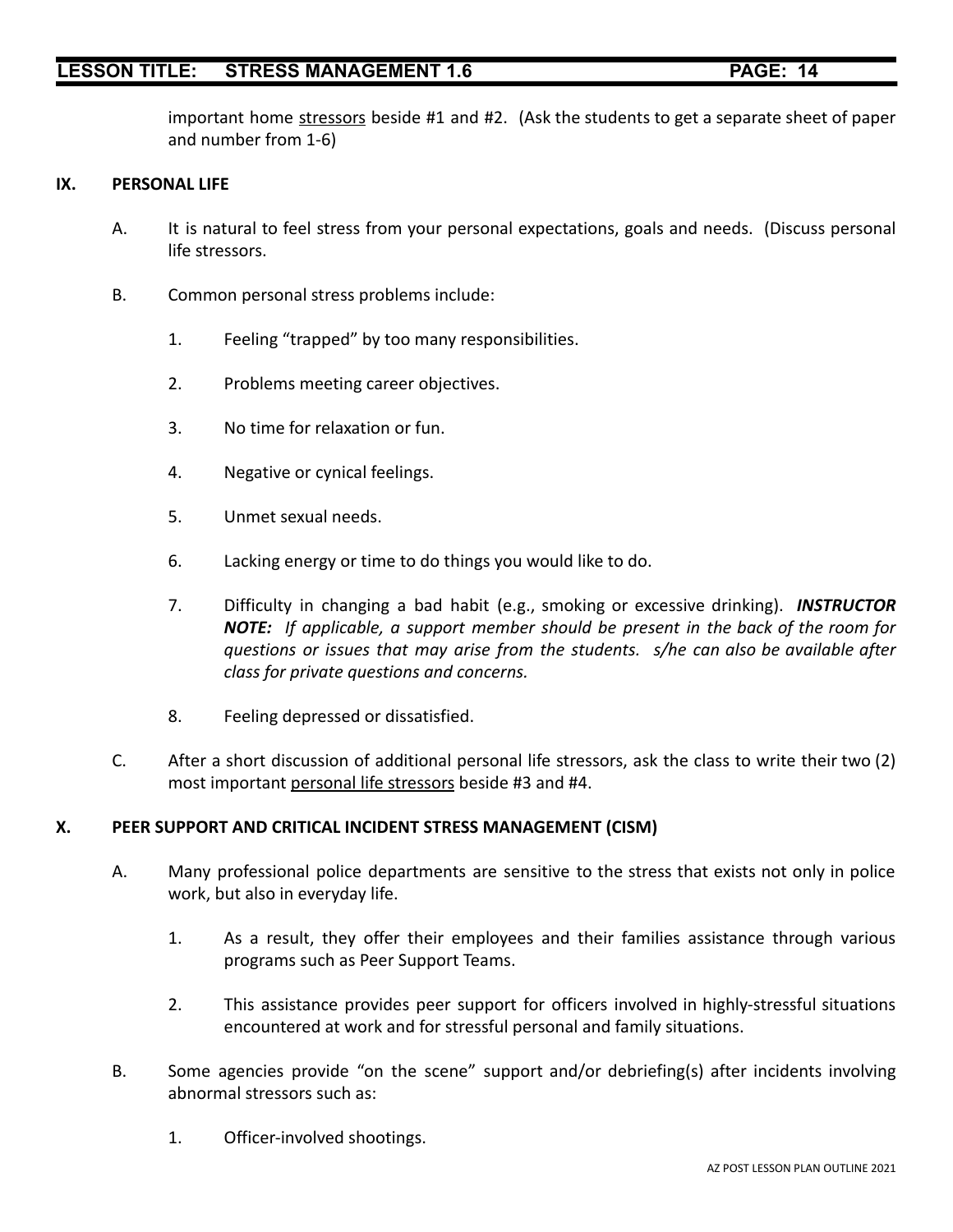- 2. A serious line-of-duty injury.
- 3. A line-of-duty death.
- 4. Prolonged or violent tactical operations.
- 5. Major disaster scenes.
- 6. Any other incident that may create a stressful situation.
- C. It is very important to note that CISM IS NOT A CRITIQUE OF DEPARTMENT OPERATIONS AND/OR PROCEDURES OF THE INCIDENT!
	- 1. Members are encouraged to discuss their thoughts, feelings, concerns and reactions to the critical incident or problem.

#### **XI. HEALTH**

- A. It is natural to experience health-related physical changes as we grow older. The stressors of law enforcement can accelerate these conditions if not properly managed.
- B. Health stressors may result from having to deal with:
	- 1. Chronic pain.
	- 2. A major illness.
	- 3. A weight problem (too much or too little).
	- 4. Poor body image.
	- 5. A progressive disease.
	- 6. Medical expenses.
	- 7. Sleep problems.
	- 8. Realization of declining physical abilities with age. ( Discuss the sources of the stress and ways to reduce them.)
- C. After a class discussion on health stress, the participants should write their two (2) major health stressors beside #5 and #6.
- D. Then, ask class members to identify their two (2) most important sources of stress from their list of six (6).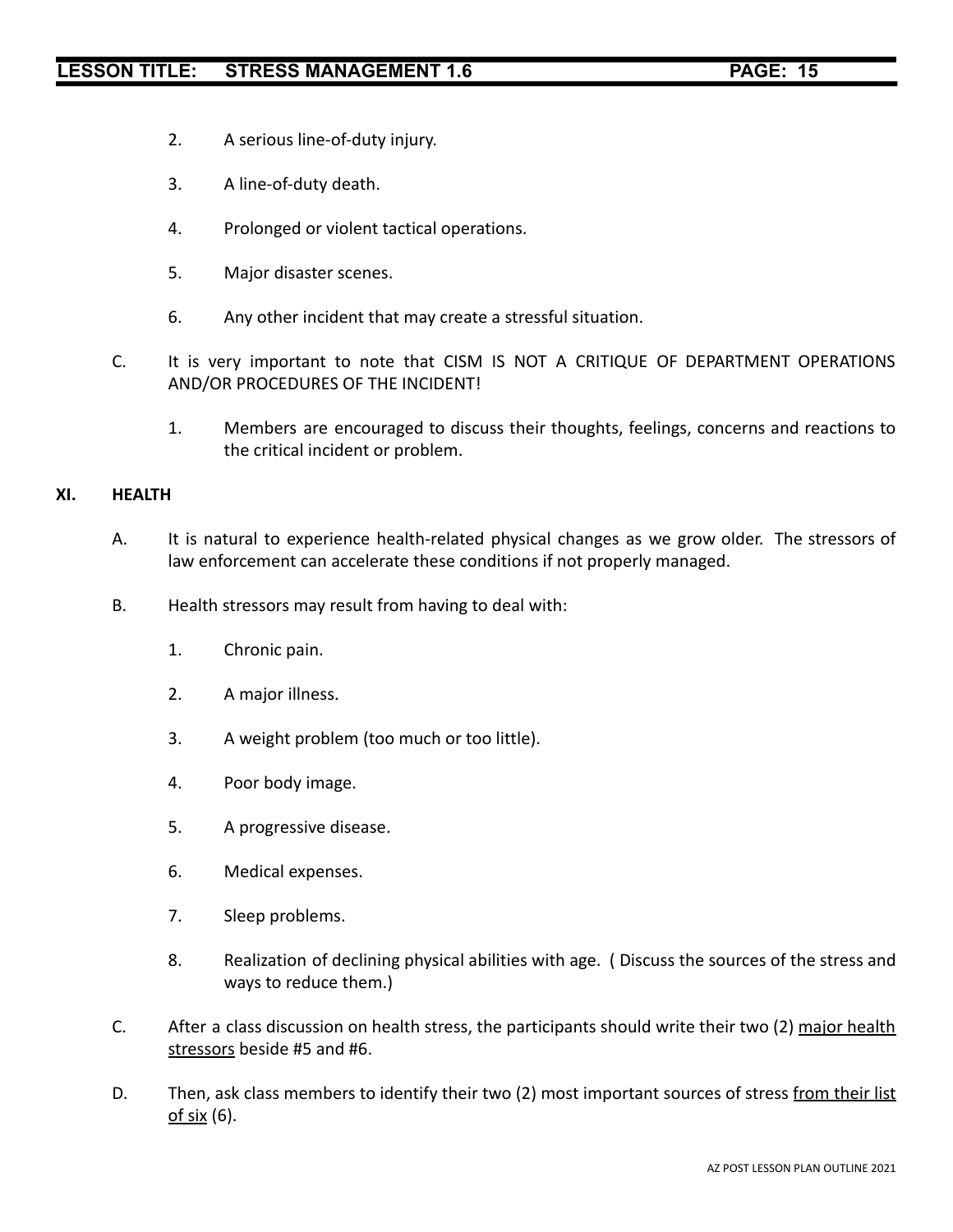- 
- 1. Ask for a "few" volunteers to give you their top two (2) stressors. ( Make three (3) categories on the board to record answers)
- 2. Help them identify methods of reducing these stressors.

### **XII. STRESS REDUCTION/PREVENTION TECHNIQUES**

- A. Stress damage to the body can be minimized by keeping it well nourished, relaxed, rested and strong. Stress reduction/prevention requires developing and maintaining healthy habits. *INSTRUCTOR NOTE: Consider showing the 4 7 8 breathing technique video.* <https://www.youtube.com/watch?v=p8fjYPC-k2k>
- B. Reducing the amount of stressors in your life is done by:
	- 1. Learning to say "no" to demands on your time.
	- 2. Delegating some responsibilities to other people.
	- 3. Setting more realistic goals for yourself.
	- 4. Learning new skills (assertive training or couples communication) or new ways of looking at life (setting the right priorities).
	- 5. Learning to cope with situations you cannot change.
	- 6. Time management, conflict management and interpersonal skills training.
	- 7. Discussing a stress event with a friend immediately after it occurs (support groups).

### **XIII. MANAGEMENT TECHNIQUES DEALING WITH STRESSORS P. O. 1.6.5**

- A. AEROBIC EXERCISE. **P. O. 1.6.5A**
- - 1. Exercising aerobically involves daily activities that strengthen the heart and circulatory system by raising the pulse rate to a target zone appropriate for one's age (usually about 120 beats per minute) and maintaining it for at least 20 minutes. (Discuss types of aerobic exercises.)
	- 2. Activities like handball, swimming, jogging, cycling and skating are aerobic.
	- 3. Even walking at a fast pace can have positive value until you are able to do more.
	- 4. Studies show that a police officer at a low fitness level has a 25 times greater chance of dying from a cardiovascular event than from an "in-the-line of duty" death.
- B. RELAXATION TECHNIQUES provide time for these things: **P. O. 1.6.5B**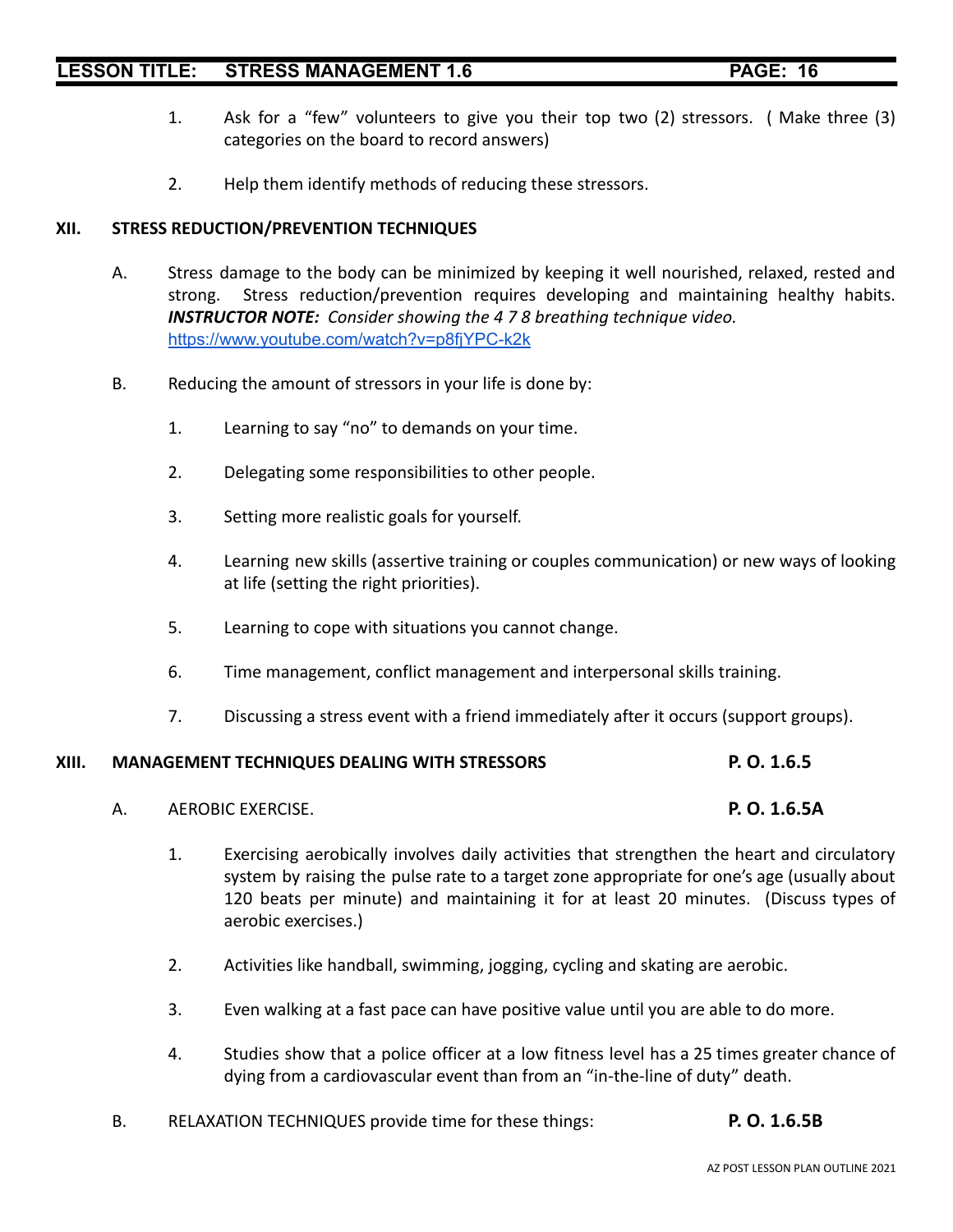- 1. Progressive relaxation. ( Discuss types of relaxation such as "belly breathing.")
- 2. Music, videos of nature, etc.
- 3. Prayer/quiet times or meditation.
- 4. Recreational reading.
- 5. Stretching exercises.
- 6. Cultivate an attitude of gratitude.
	- a. Focus on things in life which you are thankful for. You can write them down.
	- b. Allows you to bring yourself to a positive place which helps with relaxation.

# C. NUTRITION. **P. O. 1.6.5C**

- 1. You are what you eat! (Garbage in = garbage out). (Discuss the aspects of a proper diet use the 8.3 lesson plan on physical conditioning as a resource, if needed.)
- 2. Recommendations for diet.
- 3. Reduce cholesterol levels to reduce blood pressure. (Fast foods?)
- D. PROPER SLEEP. **P. O. 1.6.5D**

- 1. Studies show the optimum amount of sleep for most adults is seven and a half  $(7 \frac{1}{2})$ hours. (Discuss ways to get better sleep)
- 2. Without proper sleep, the other senses are negatively affected.
- E. OPTIONAL TECHNIQUES/STRESS INOCULATION.
	- 1. It is also possible to significantly reduce the negative effects of some expected traumatic events before they occur by using stress inoculation.
		- a. Familiarize a person with an anticipated cause of stress.
		- b. For example: Recruits who see photos of gruesome traffic deaths will have reduced stress when they later see actual fatalities.
		- c. Make a person aware of feelings that may be experienced in trauma situations. Discuss ways to do role playing/mental imagery while patrolling in order to prepare for stressful incidents.
		- d. Give a person a familiar procedure to follow when the actual trauma/stress event AZ POST LESSON PLAN OUTLINE 2021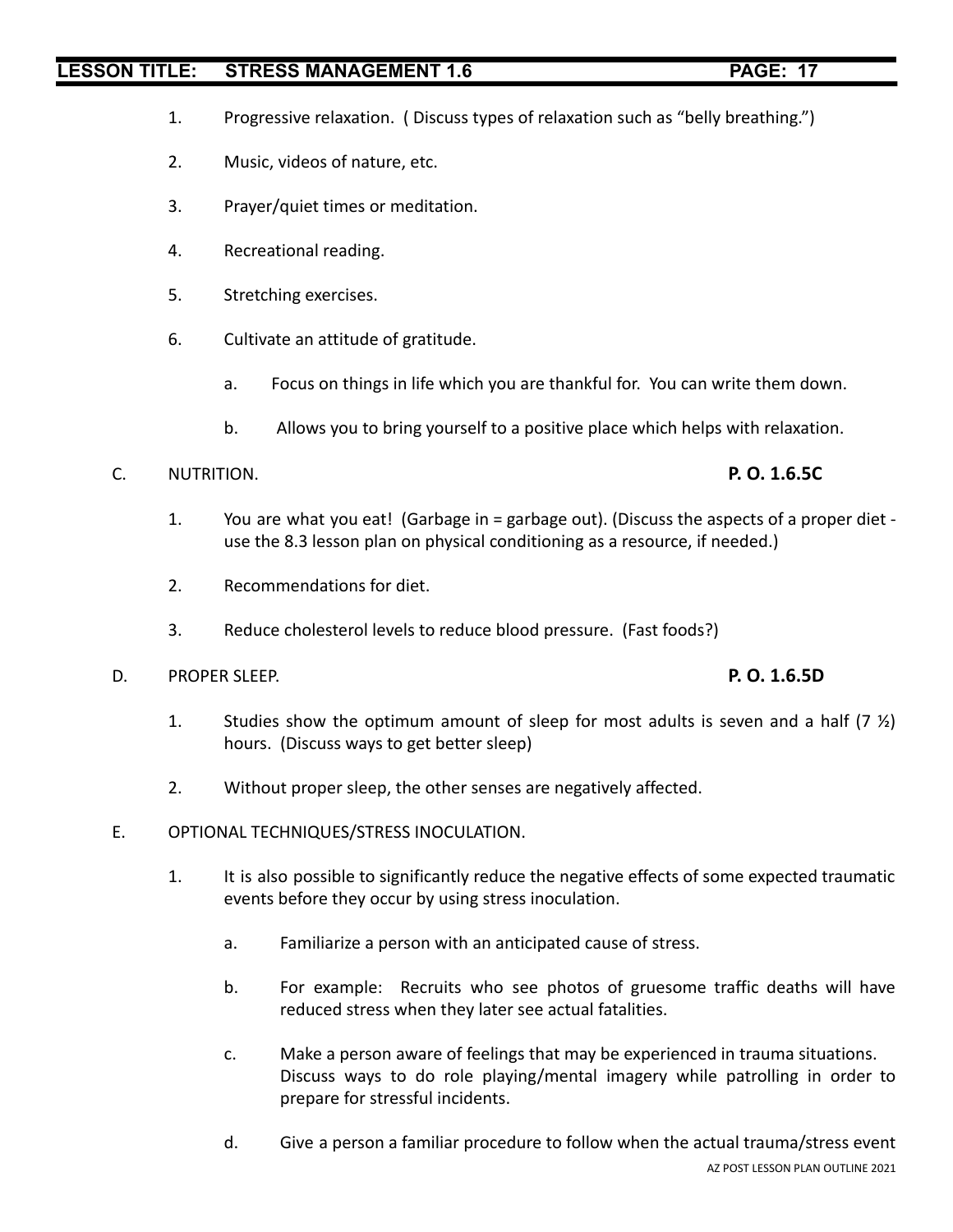occurs.

- 2. Stress inoculation by role playing simulates the expected cause of stress and allows the police officer to practice his/her desired behavior in that situation. If possible, off-site locations can add to the realism.
- 3. An added value may be gained by role playing in the location where the stressful event is expected to occur.
- 4. Sports persons using mental practice exercises beat the other team that only practiced physically for the game (not mentally also). *INSTRUCTOR NOTE: Discuss: See every move in your mind before it happens. See it with a successful ending for you.*

## **XIV. DISCUSSION OF DR. GILMARTIN'S EMOTIONAL SURVIVAL IDEAS P. O. 1.6.6**

- A. If not careful and properly trained in "EMOTIONAL SURVIVAL," the stress of this job can make people become angry – with others and with themselves. These types of officers are known as W/S/W's (Whiney, Sniveling, Malcontents!)
- B. They begin to not accept responsibility for themselves by not accepting any blame. They commonly say and feel "Not me!"
- C. Ask the recruits: "Does the policing experience cause changes in a person's perception of the people and things around them?" Discuss responses.
- D. In other words, "Do police officers see things differently?"
- E. Many people say that police officers are cynical. What is cynicism? Ask students for their definition of cynicism.
	- 1. "Being distrustful of human nature and motives."
	- 2. What are some examples you have seen or experienced?
- F. Cynicism can be rationalized as REALITY to the at-risk police officer. Why?
- G. Today, police officers are TWO (2) TIMES more likely to commit suicide than be killed by a felon. And the suicide rate for officers has more than doubled from 1950 to 1990. This is staggering, horrifying and preventable.

### **XV. CORE VALUES VS. SITUATION VALUES**

- A. Core values are how we are programmed the REAL us.
- B. Situational values are nothing more than the occasion when we do what we do, BECAUSE of the situation we find ourselves in. Discuss examples they know about.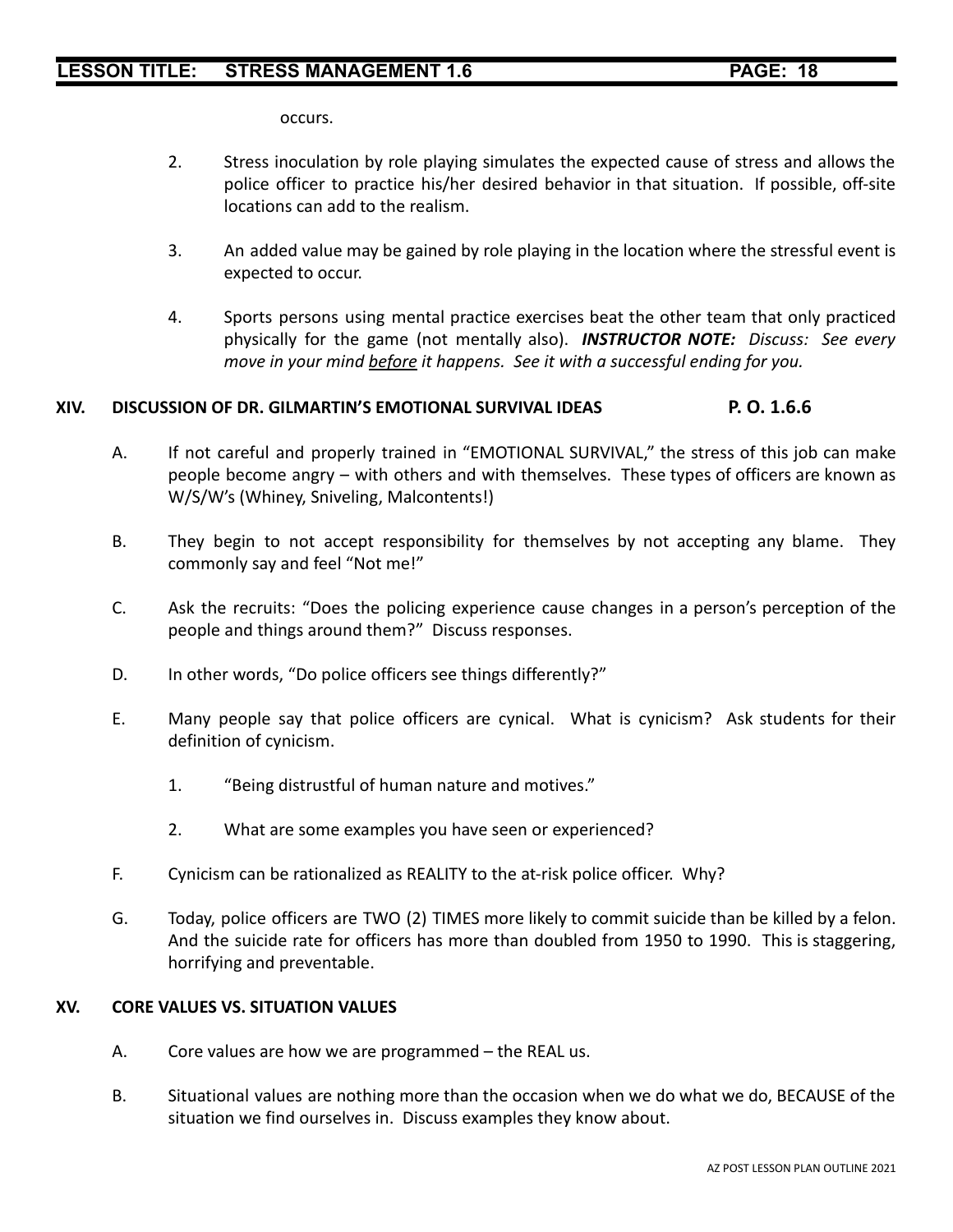- C. When an officer feels he/she is a "victim":
	- 1. He/she forgets or sets aside core values and does things that are not normal.
	- 2. He/she begins to believe in "entitlements" that the rules do not apply to us as officers for many different reasons (not enough salary, appreciation, bad working hours, stressful job, etc.). THIS is when officers get into trouble and do things that are illegal and/or unethical.

#### **XVI. THE BIOLOGICAL ROLLER COASTER**

- A. In police work, we must be constantly vigilant and aware of our surroundings, first and foremost for OFFICER SAFETY.
	- 1. Because of this hypervigilance, we experience energy, humor, feel alive, alert and able to make quick decisions at work.
	- 2. HOWEVER, for every action there is an opposite and equal reaction.
	- 3. When we come home we feel tired, detached, apathetic, tired and we do not want to make decisions or be bothered with "small things."
- B. For a person in a normal job this would be alright because the body recycles itself to the normal mode after 18-24 hours.
	- 1. But we go back to work in less time than this time! The result is that we experience this "biological roller coaster."
	- 2. We disengage and avoid making decisions.
	- 3. We become angry at people and events that make us take actions mentally or physically.
- C. Officers caught in this roller coaster have a tendency to find a "magic chair." We come home and plop down in the magic chair.
	- 1. It is magic because all of our blood turns to lead.
	- 2. We grab the remote control and begin clicking channels or sit in front of the computer and start surfing the net.
	- 3. We lose all of the top responses of the roller coaster and settle at the bottom.
- D. Because we feel bad at home (or at the bottom of the roller coaster), the officer becomes over-invested in his/her job to feel better. Discuss examples.
- E. Officers in this mode experience the "**I USTA SYNDROME**."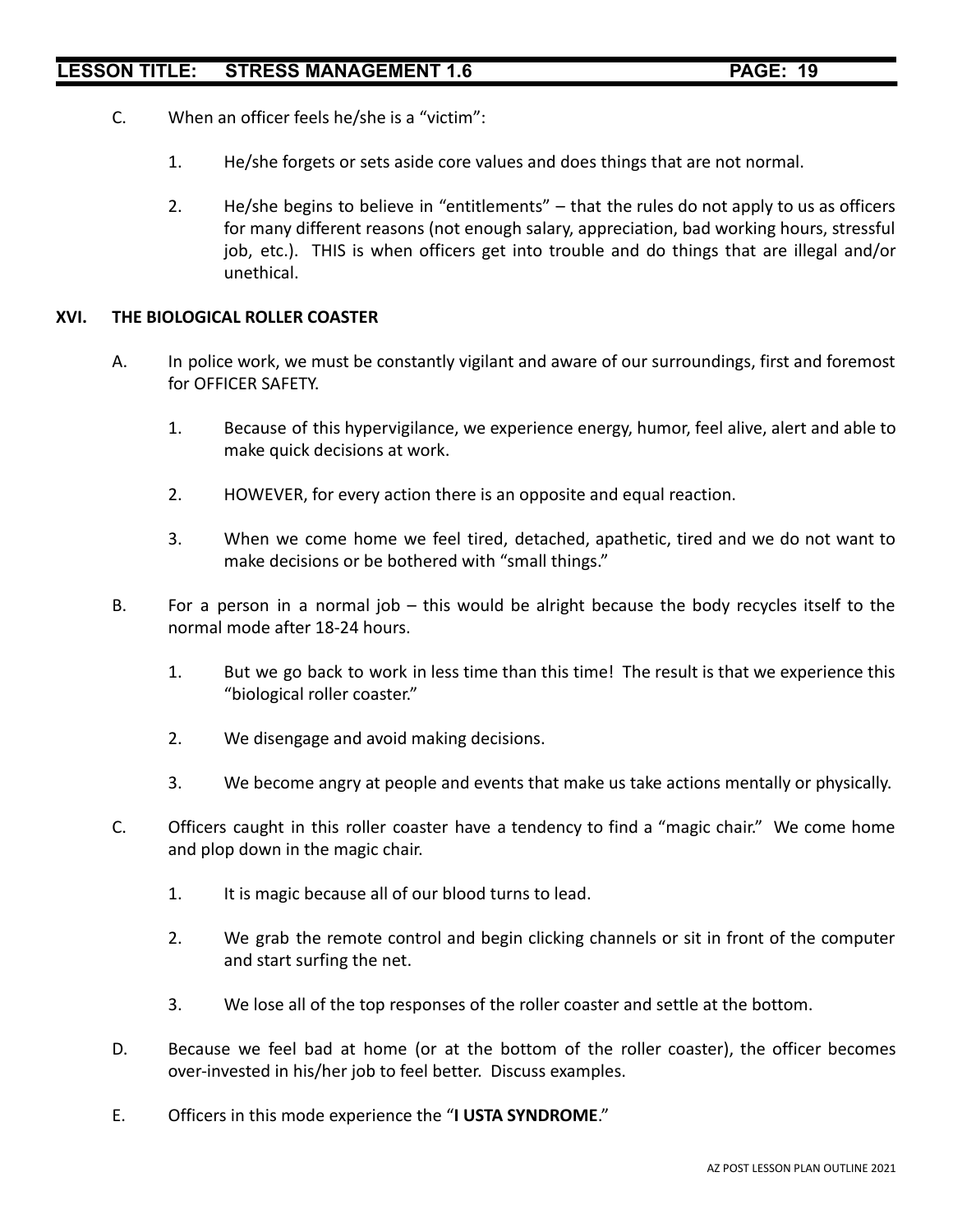- 1. Because they disengage they stop doing things they used to do that made them feel good and helped to reinforce their sense of self:
	- a. "I USTA RIDE MY MOUNTAIN BIKE."
	- b. "I USTA LIFT WEIGHTS OR RUN."
	- c. "I USTA TAKE COLLEGE CLASSES."
- 2. Everyone needs to feel that he/she controls his/her life or at least his/her sense of self.
- 3. **This is something that people cannot take from us unless we allow them to.**
- 4. The biological roller coaster can make officers become VICTIMS rather than SURVIVORS.

### F. WHAT YOU REALLY CONTROL:

- 1. Your integrity.
- 2. Your professionalism.
- 3. How well you do your job.
- 4. **We must be careful to not connect the circle with our job. Because when we feel our job goes down – then if we are connected – we go down with it.**

### **XVII. VICTIMS FOCUS ON WHAT THEY DO NOT CONTROL (Discuss)**

- A. They think of how their agency controls their work schedule and then they carry it over to their personal schedule. This is a mistake.
	- 1. Reality shows us that for a regular assignment officer the agency may interfere with our personal schedule approximately 30% of the time.
	- 2. This leaves us 70% of the time to control our lives.
- B. At work, we are REACTIVE. We respond to external stimuli all of the time.
	- 1. At home, we need to be PROACTIVE.
	- 2. We need to control the things around us such as our time, actions and thoughts.

### **XVIII. SURVIVORS FOCUS ON WHAT THEY DO CONTROL**

A. When people feel like SURVIVORS – it does affect the way they behave!

**P. O. 1.6.6**

B. We need to create a culture/work environment of SURVIVORS and not VICTIMS!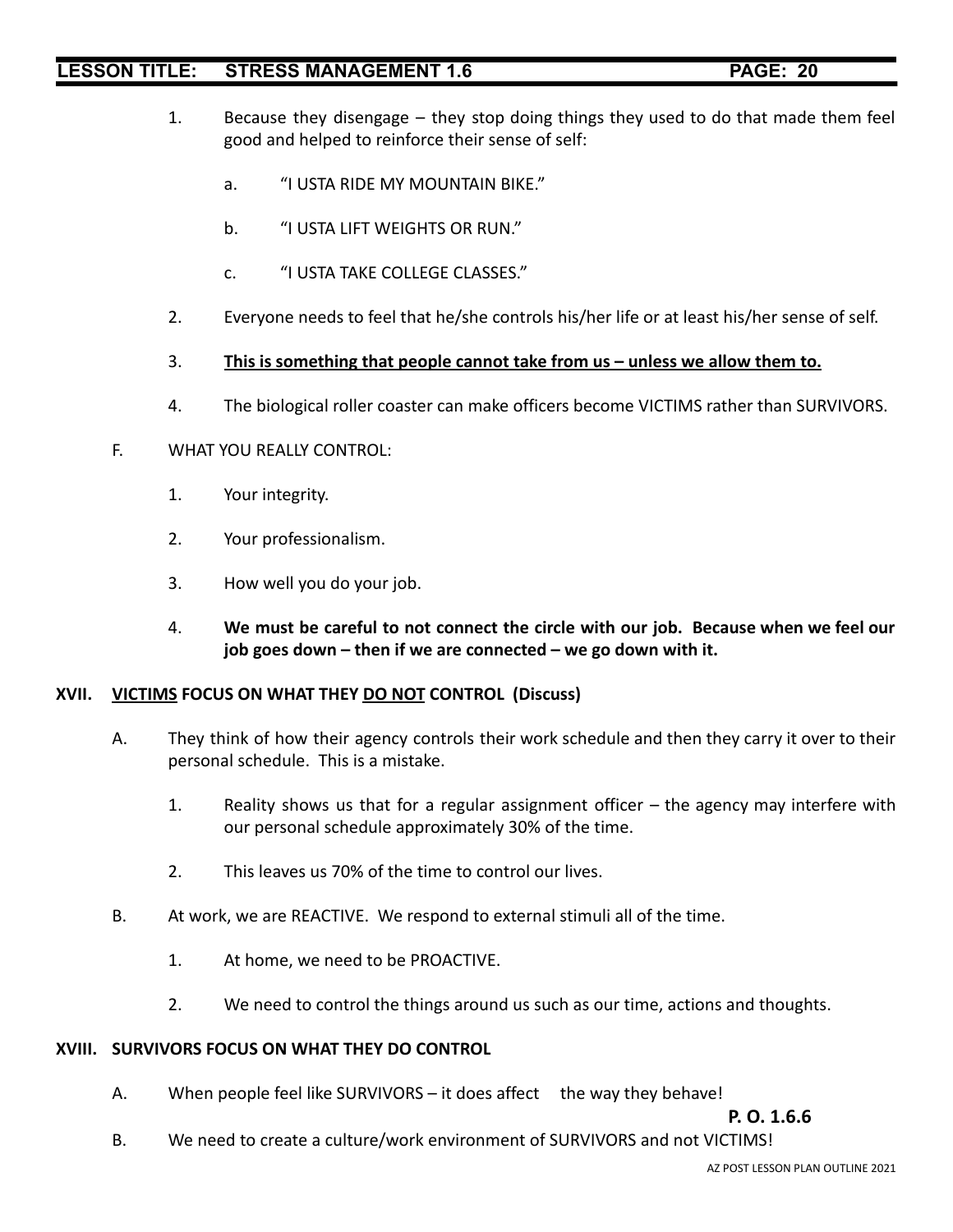### **XIX. TIME MANAGEMENT**

A. We like to control things in our lives. **P. O. 1.6.6**

- 1. This gives us a sense of well being and direction.
- 2. A key component to reducing stressors in our lives is to control our time.
- 3. To do this we need to PLAN our time and use effective TIME MANAGEMENT skills.
- B. Make two (2) calendars at home.
	- 1. One (1) for your use to record shifts you are going to work and court dates everything needed for work. (Day Planner?)
	- 2. The other calendar does not include any work-related matters, but only personal and family happenings.
	- 3. Plan out your week to the extent of listing school functions, birthdays, anniversaries, etc.
	- 4. PLAN a date and time for exercising and family fun activities like going camping, playing ball, having a picnic, etc.
- C. DO NOT JUST ALLOW THESE THINGS TO HAPPEN PLAN THEM OUT IN DETAIL.
	- 1. This will increase our sense of control in matters that are the most important in the long run – personal and family matters.
	- 2. It is important to maintain or create other significant roles in your life and it should be separate from police work.
	- 3. They include things such as:
		- a. Being a volunteer for a church or civic organization.
		- b. Coaching a youth sports team.
		- c. Being involved at your child's school.
		- d. Pursuing hobbies (other than shooting guns!) and many others.
	- 4. The important thing is to create an aspect of our life that is separate from your job to have an identity in.

### **XX. HOW VULNERABLE ARE YOU TO STRESS?**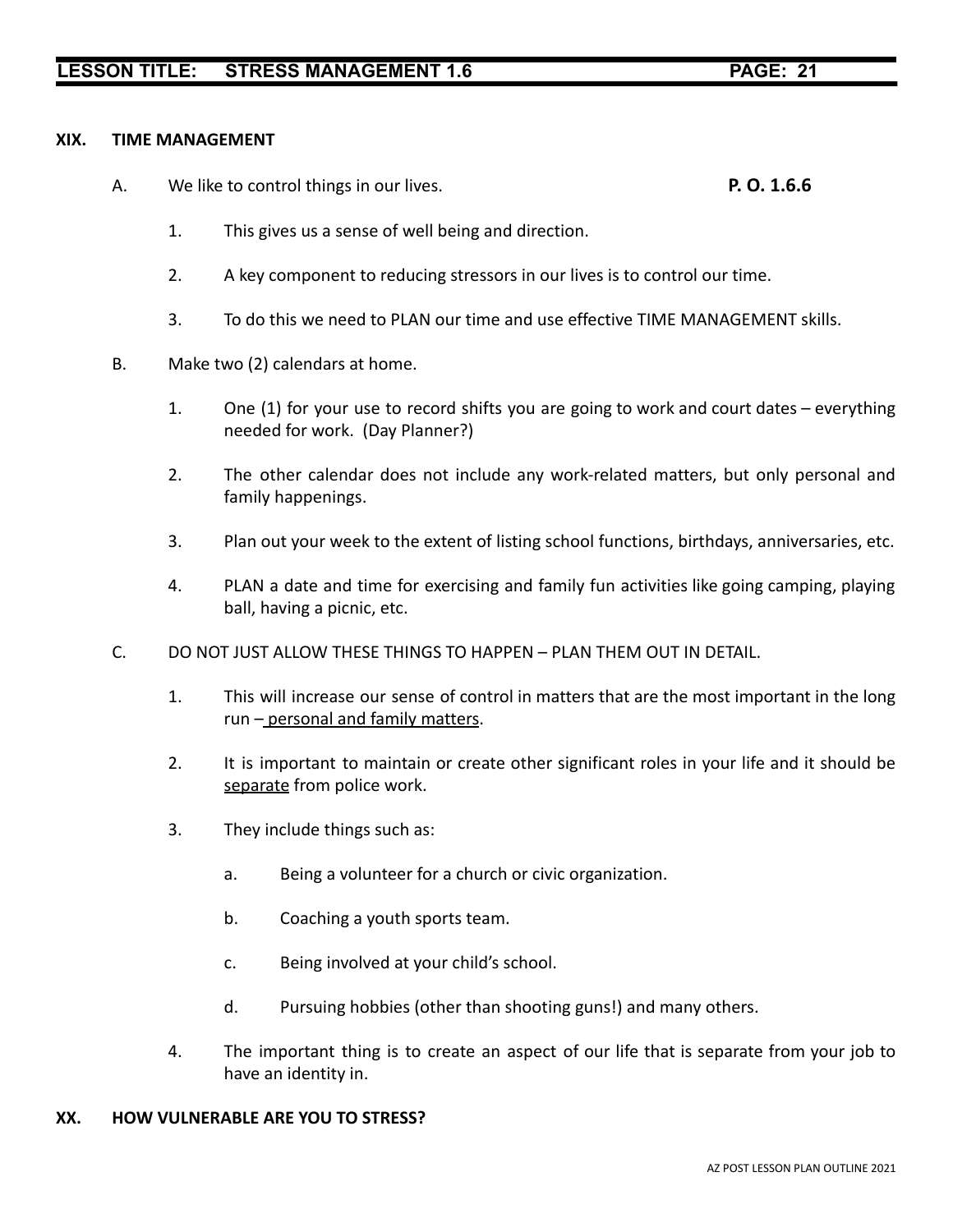- A. Have the recruits complete the stress survey to evaluate their vulnerability to stress. *INSTRUCTOR NOTE: Complete handout #2- Vulnerability to Stress. Discuss the results with the students.*
- B. Help them identify ways to reduce their stress levels from the areas tested.
- C. Have each of them circle two (2) areas they will begin working on today.
	- 1. Have each of them write down a specific "first step" for the two (2) areas they circled.
	- 2. Ask for a "few" volunteers to share one (1) "area" and one (1) "first step."

#### **XXI. THE KEYS TO EMOTIONAL SURVIVAL ARE: P. O. 1.6.6**

- A. Personal time management.
- B. Physical fitness.
- C. Having "other" significant roles. *INSTRUCTOR NOTE: Be aware of those recruits that appear to need to talk about personal issues or concerns after a class such as this.*

#### **XXII. YOU HAVE CHOSEN AN EXCITING AND REWARDING PROFESSION TO GO INTO, IT IS A JOB**

- A. YOU are not the job!
- B. The job is not YOU! Keep them separate!!!!!
- C. Your sense of self is vital to remaining healthy, both physically and mentally.
	- 1. This is affected by your sense of: ( Do not let what you do become who you are. Ask each student to identify one (1) "non-job related activity or release they have in their life now)
		- a. Community.
		- b. Friends.
		- c. Family.
		- d. Health.
		- e. Spirituality.
		- f. Hobbies.
		- g. Job.